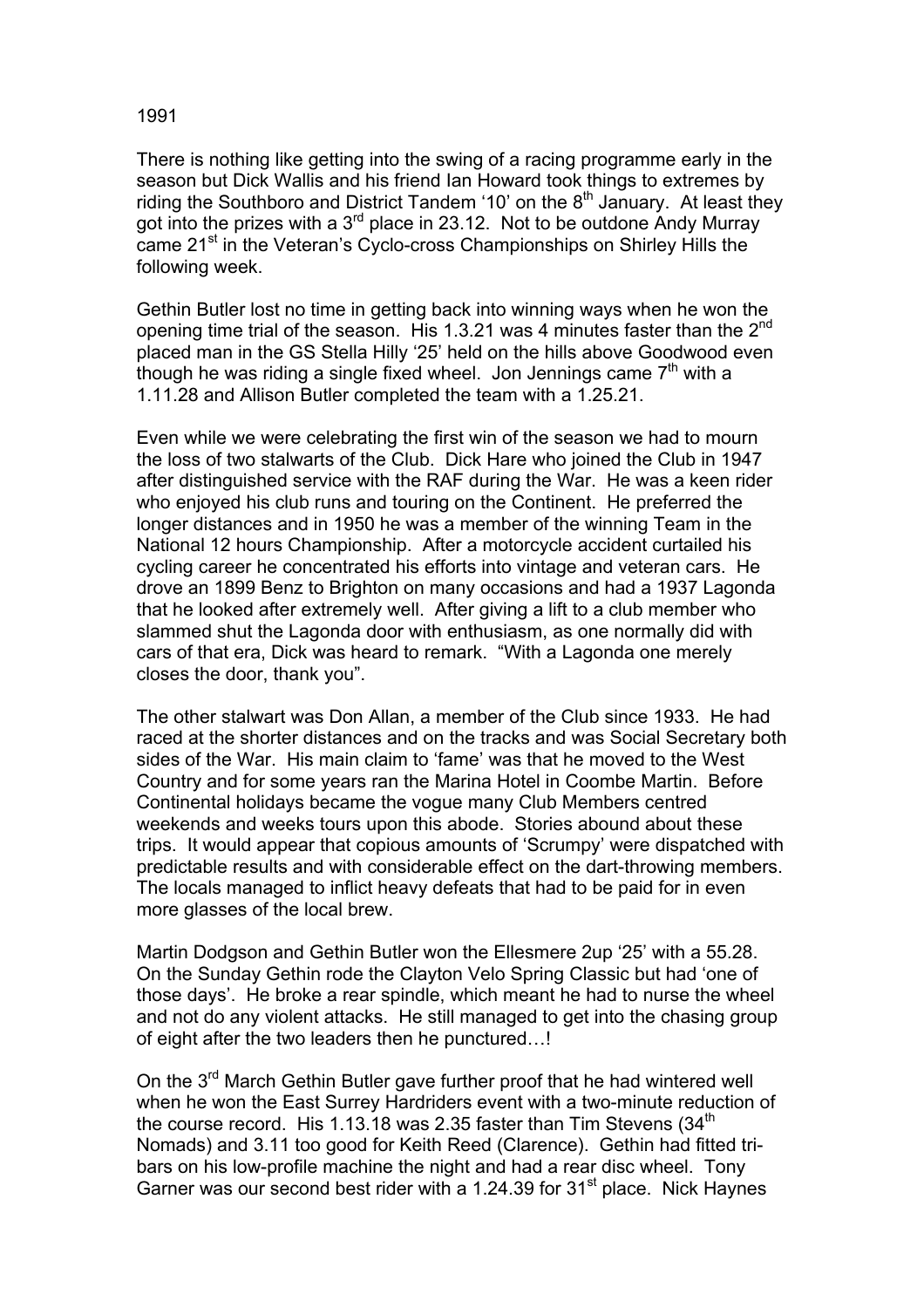came  $65<sup>th</sup>$  with 1.32.28 and Jon Jennings 71 $<sup>st</sup>$  with 1.35.50 after 'blowing up' at</sup> Faygate. Allison Butler was 3<sup>rd</sup> in the Ladies section with a 1.37.01 and Kate Haynes finished with a 1.44.09 after collecting a puncture.

Jon Jennings finished 15<sup>th</sup> in the Surrey League race at Bletchingley after having to change a tyre in miserable conditions. In the CDCA '25' our best rider was Paul Straghan with a 1.16.00. Nick Haynes finished in 1.18.25 and Kate Haynes 1.23.52.

The Club '10' on the 16<sup>th</sup> March was a comfortable win by 2 minutes in 21.54 for Gethin Butler even though it was anything but comfortable in the pouring rain. In  $2^{nd}$  place was Tony Garner, 23.47, and Jon Jennings came  $3^{rd}$  with a 24.12. Jon won the handicap with a nett 21.47 from Gethin with Pete Dankwardt  $3^{rd}$  in 22.22. The following day Gethin came 17<sup>th</sup> in the Grand Prix of Essex road race. In a very fast race (85 miles in 3.8.55!) the field came together in the last miles and 72 riders fought out the sprint! Jon Jennings rode the Catford Spring road race on the Ashdown circuit and came 18<sup>th</sup>. Harry Featherstone opened his 1991 campaign with  $5<sup>th</sup>$  in the Sussex CA '25' with a 1.1.20. In the Surrey League 3rds and Junior road race Allison Butler finished in the leading group and ahead of Tony Garner, Pete owen and Dave Woods.

Martin Dodgson and Gethin Butler were on song again on the  $24<sup>th</sup>$  March when they won the Team Rapide 2up '25' in 53.06 by 3.43 over the second pair. Harry Featherstone was  $7<sup>th</sup>$  in the 34<sup>th</sup> Nomads '10' on the Saturday and collected fastest on standard and a new age record for a 58 year old with a 22.10. Then on the Sunday he went down to the Salisbury '25' and finished with his best of the season 58.33. This also took the fastest on Standard. Andy Murray also rode the 34 Nomads event finishing in 23.24 and Tony Garner was disappointed with his 23.49 slowing two seconds on his ride in the Club '10' on a more difficult day. Four riders rode the Redmon '25' and the best of these was Pete Dankwardt with a 1.3.08. Nick Haynes recorded a 1.7.17, Jack Platts 1.8.23 and Kate Haynes 1.14.29. Allison Butler finished in the front group in the Ladies March Hare race at Eastway but was baulked in the sprint by a crash. Jon Jennings was picked to ride a 100 miles event in Belgium but while keeping near to the front and out of trouble eventually he found the distance too long and he retired at 80 miles.

On the 30<sup>th</sup> March Tony Garner improved to a 22.09 in the Elite '10' and Martin Dodgson came  $2^{nd}$  in the Cumbria  $25'$  with a 1.0.45 even after losing time turning round to pick up his racing cap that had blown off. Gethin Butler won the Mersey Tri '10' in 21.13 by 14 seconds from Richard Prebble. (Gloucester City). Martin Dodgson and Neville Pearson won the Preston Whs 2-up '25' in 57.08. Gethin Butler riding with Judith Cole took 1.1.15 for 11<sup>th</sup> place and were fastest mixed pair.

At Easter Tony Garner came  $8<sup>th</sup>$  in the Surrey League 3-day race and Peter Owen came 16<sup>th</sup>. Allison Butler had a crash on the last lap of Stage1 whilst in the leading group and was unable to finish. Harry Featherstone came  $2^{nd}$  in the VTTA (Birmingham) '25' with a 58.09 and also collected  $2<sup>nd</sup>$  on Standard. Four riders took part in the Crawley to Shoreham and back event. Gerry Horn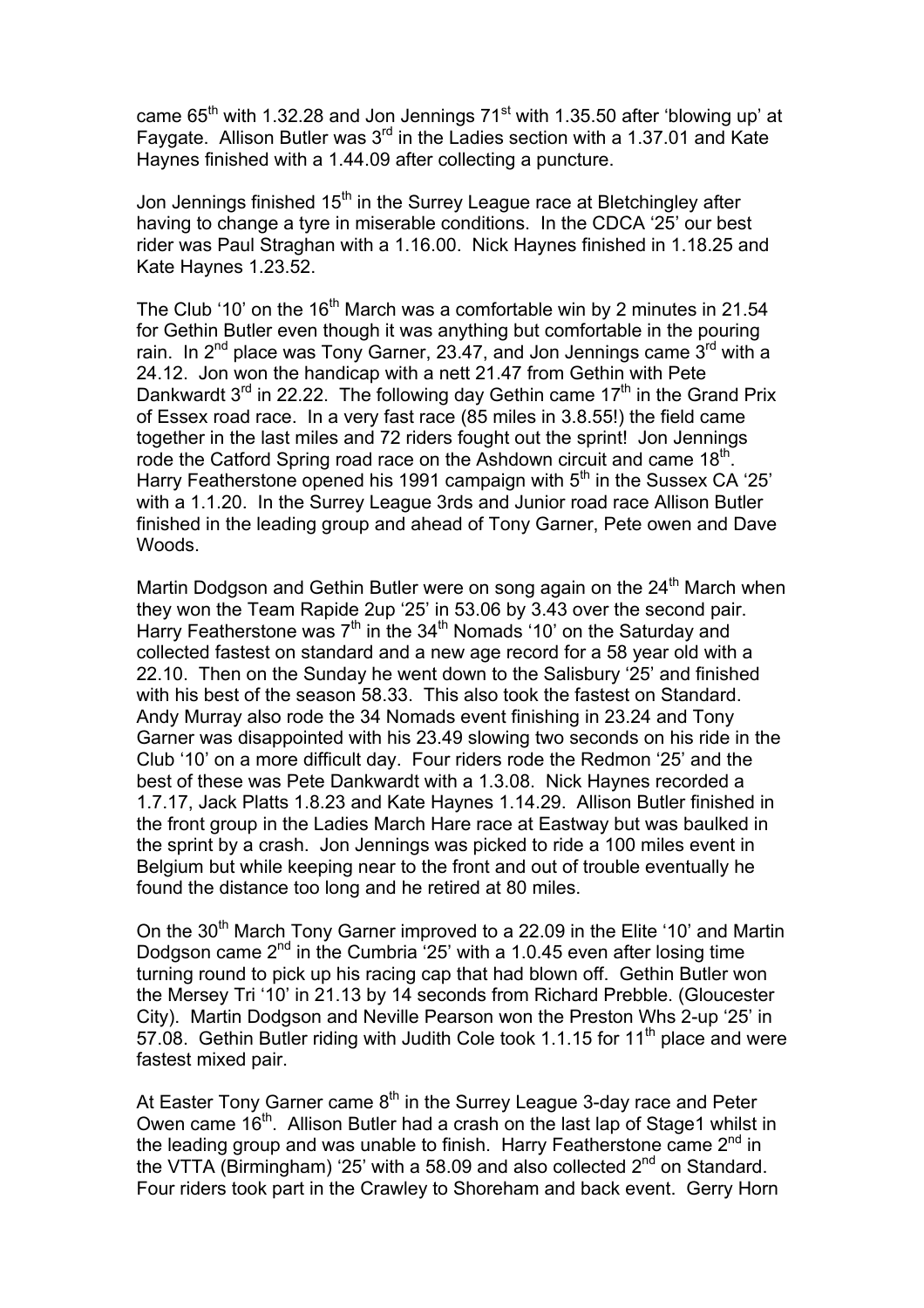was our fastest with 1.49.30, Jack Platts came next with a 2.1.18, Nick Haynes 2.1.26 and Kate Haynes 2.10.40. Gethin Butler rode the Northern Ireland Milk Race for the North West Centre of Excellence. On Stage 2 Gethin was 23<sup>rd</sup> at 4.10; Stage 3b he came  $31<sup>st</sup>$  at 35 seconds on Stage 4 he came  $5<sup>th</sup>$  at 14 seconds.

The following weekend Tony Garner came  $5<sup>th</sup>$  in the ECRA '10' in 22.33 with Geoff Wiseman completing the course in some 25 minutes. Harry Featherstone had bad luck in the Trowbridge '10' when he hit a large pothole. This did not do his back wheel any good at all but he still finished in  $3<sup>rd</sup>$  place (and  $1<sup>st</sup>$  veteran) in 23.43. On the Sunday he was  $5<sup>th</sup>$  in the Southampton '25' with a 59.12 whilst Dave Adams finished his first race of the season in 1.6.21. Allison Butler finished  $12<sup>th</sup>$  in the WLCA race at Ugley whilst Jon Jennings collected two 15<sup>th</sup> places in Surrey League events at Rowlands Castle and at Rusper. Martin Dodgson came 2<sup>nd</sup> in the Cleveleys '25' in 1.0.45. Gerry Horn came  $8<sup>th</sup>$  in the VC Deal 9<sup>1</sup>/<sub>2</sub> mile time trial with 21.53.

Two more victories came Gethin Butler's way on the next weekend. He won the Barrow Central Whs '10' in 21.26 on the Saturday and the West Pennine Hilly '34' in a course record 1.20.52. Gethin only took 2 seconds from the record but he won by nearly 9 minutes. Martin Dodgson won the Lancashire RC '10' with a 22.50. Josh Ansell improved his '10' time to 24.26 in the Southborough event whilst Gerry Horn finished in 23.01. Harry Featherstone was  $4<sup>th</sup>$  in the Bournemouth Jubilee '25 with a 59.31 that also earned him 1<sup>st</sup> place on age standard. Alison Butler was  $2^{nd}$  lady in the Swindon Whs '10' with a 26.23. Strong cold winds hampered riders in the Jim Fox '25' but Tony Garner's 1.4.39 was good enough to take the Trophy and the Handicap prize. The size of his winning margin had not been seen since Robin Buchan was riding but it gives some indication of the severity of the conditions. Jon Jennings came  $20<sup>th</sup>$  in the Surrey League race at Barcombe. In the Surrey League races on the Withyham circuit Tony Garner came  $7<sup>th</sup>$  in the morning event and Jon Jennings came 3<sup>rd</sup> in the 68 miles race in the afternoon. Gerry Horn came  $9<sup>th</sup>$  in the VTTA (Kent) '10'.

On the 19<sup>th</sup> April Gethin Butler won the VC Halton '10' in 21.03 after a midweek win in the Preston Whs '10' in 21.10. Martin Dodgson came 2<sup>nd</sup> in the Lancashire RC '25' with a 58.33. On the Sunday Gethin rode the Hope Valley Grand Prix over 95 miles. He broke clear after the first prime with 7 others and by 26 miles had a lead of 1.41. At this point Chris Boardman (Manchester Whs) and Matt Postle (Abergavenny) counter-attacked and set about pulling Gethin's group back. As the chasing pair caught the breakaways Gethin went away on his own over the Stiperstones climb and the 1 in 4 climb of the Drum and Monkey. At the Prime line Gethin had a lead of 1.08 on Boardman who was in the process of dropping the rest of the group. After 10 miles of chasing he caught Gethin and at 69 miles they had a lead of 1.52 on a chasing group of 9 riders. Boardman did not stay with Gethin for long jumping him on one of the many short sharp hills. Crossing the Finish line with a 20-mile loop still to cover Boardman had a 26 second lead with now 12 chasers at 2.26. Boardman stayed away to win by 1.58 from Gethin with the next rider, Pete Longbottom (Manchester Whs) 2.50 in arrears.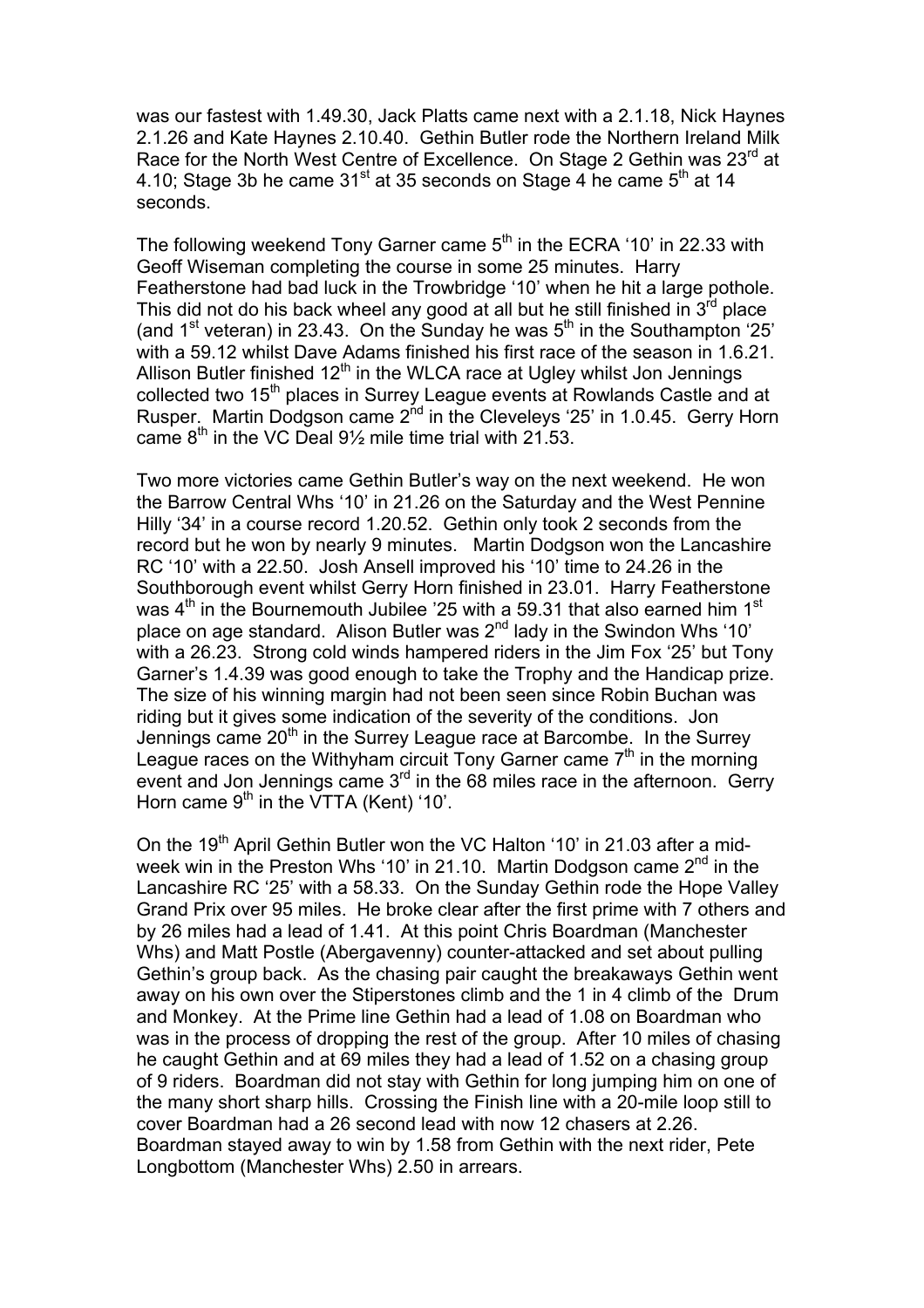Harry Featherstone went down to the New Forest for the weekend. He came 5<sup>th</sup> in the Poole Whs '25' in 58.15 and then went even better on the Sunday with a 56.14 in the Bournemouth Arrow for  $4<sup>th</sup>$  place and best on age standard. In the SCCU '25' conditions were somewhat better than in the Jim Fox event and season's improvement were legion. Tony Garner was our fastest with 1.2.00, which ought to have been a 1.1 but he decided to do two laps of the North Southwater roundabout by way of a change. Nigel Everett came in with a personal best of 1.6.27 that also earned him  $2^{nd}$  on handicap, Josh Ansell did a 1.7.31 and Peter Cox a 1.14.16. Allison Butler came  $6<sup>th</sup>$  in the WLCA road race at Ugley. Tony Garner and Pete Owen finished equal  $12<sup>th</sup>$  in the Surrey League race at Dawes Green with Dave Wood further back. On the previous Thursday Allison Butler  $(2^{nd})$  and Kate Haynes  $(6^{th})$  rode the SW London ladies '10' finishing with 25.44 and 26.27 respectively to win the Team race.

Gethin Butler won the Icknield '25' on Saturday afternoon the  $27<sup>th</sup>$  April with a 50.56 beating the 2<sup>nd</sup> placeman by 2<sup>1/2</sup> minutes. Martin Dodgson also improved by 5 minutes with a 53.55 for  $5<sup>th</sup>$  place and with Gerry Horn recording a 58.30 they just missed Club 25 miles Team Record by 11 seconds. On the Ashdown Forest Circuit Tony Garner came  $3<sup>rd</sup>$  in the  $3<sup>rd</sup>$  category race with Ian Tombleson  $7<sup>th</sup>$  and Ray Puttick  $12<sup>th</sup>$ . In the afternoon race Jon Jennings finished 3<sup>rd</sup>. The next morning in the Surrey League event on the Staplefields Circuit the Paragon riders were  $3^{rd}$ , Ian Murray,  $4^{th}$  Dillon Adams,  $5^{th}$  Mike Clarke and  $7<sup>th</sup>$  Tony Garner. Allison Butler came 16<sup>th</sup> and Ray Puttick 22<sup>nd</sup> after puncturing on the last lap. Gethin Butler rode the Welwyn Hatfield Grand Prix. It is not a race that favours his style, as it is fairly flat with wide roads and a big field. He finished in the second group on the road 2 minutes down on the winner Simon Lillistone in about 25<sup>th</sup> place. Josh Ansell improved to a 24.09 in the Sydenham Whs '10'. Harry Featherstone won the VTTA (Surrey & Sussex) '25' in 1.1.05 and took the age standard award. Dave Adams did his best of the season with a 1.5.30 and with Jack Platts coming in with a 1.9.45 the Paragon won the Team race. Martin Dodgson came  $3<sup>rd</sup>$  in the Viking '25 in 55.37, Gerry Horn finished in 59.26 and Kate Haynes did her best of the season with a 1.7.26. Ray Runham and Dillon Adams came  $4<sup>th</sup>$  in the Surrey Road CC Tandem '10' with a 21.44.

The May Bank holiday weekend saw Gethin Butler achieve a hat trick of wins. He won the Cleveleys '10' in 21.04 on the  $4<sup>th</sup>$  May, The Ribble Valley '25' in 53.47 by 3.29 and the Holme Valley '25' in 52.15. The worth of that ride is that he won 2<sup>nd</sup> handicap prize whilst on Scratch and he beat Ian Cammish (Raleigh) by 2.10. Martin Dodgson has been riding with Gethin and he came 4<sup>th</sup> in both 25 miles event with 58.09 and 56.56 respectively. On the Saturday the Paragon had seven riders in the Epsom '10'. Dillon Adams was the fastest with 24.19 followed by Jon Jennings 24.24, Ian Tombleson 25.39, Jeff Wiseman 25.54, Allison Butler 26.21 (and 1<sup>st</sup> lady), Nick Haynes 27.03 and Kate Haynes 27.21. A team of veterans went up to Biggleswade for the VTTA (London) '25' and the best of them was Dick Wallis with a 1.1.30. Jack Platts went nearly 6 minutes faster than last week with a 1.3.58 but Gerry Horn punctured and failed to finish. Harry Featherstone came 2<sup>nd</sup> in the Hillingdon '25' in 59.33 and, as usual, took the age standard award. At the other end of the scale Josh Ansell won the fastest Junior prize and first handicap with his 1.7.31. In the Surrey League road races Tony Garner was in the winning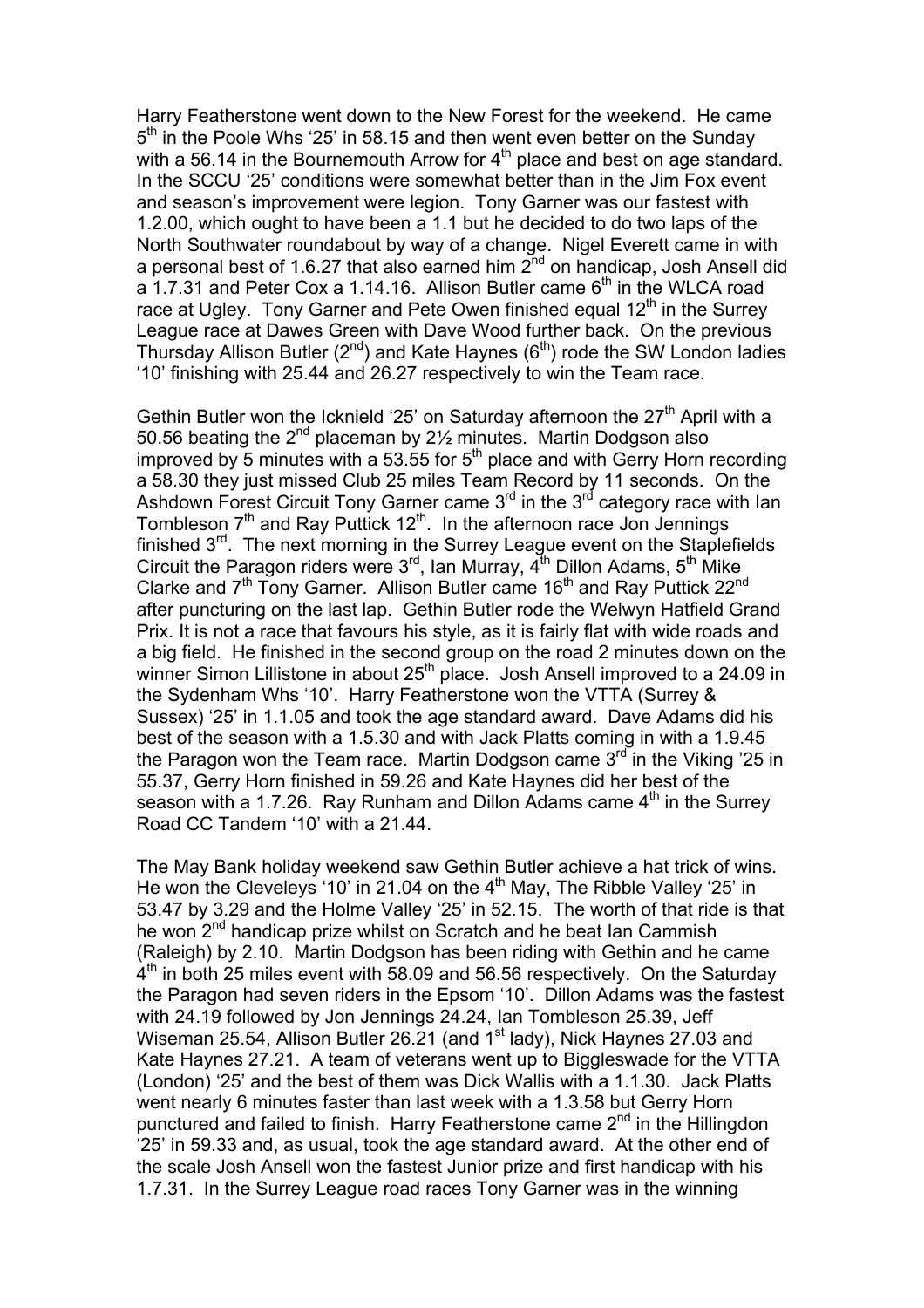break and came  $6<sup>th</sup>$  in the final sprint in the race at Dawes Green. Ray Puttick won the bunch sprint for 10<sup>th</sup> place, Allison Butler came 13<sup>th</sup> whilst Dave Woods and Pete Owen were credited with 16<sup>th</sup> equal. Dillon Adams and Ray Runham rode the Surrey Road CC '10' on a tandem and finished  $4<sup>th</sup>$  in 21.44.

Harry Featherstone won the VTTA (Surrey & Sussex) '10' on the 10<sup>th</sup> May with a 21.57 but only came  $2^{nd}$  in the age standard section. Ian Murray was  $4^{th}$  in 23.17 and Steve Cox a 25.54 and the Paragon won the Team race. He was extremely unlucky on the Sunday, along with all the other riders in the VTTA (Essex) '50', when a missing marshal resulted in all riders covering only 45.3 miles instead of 50. Harry's 1.43.04 for  $2^{nd}$  place would have been worth a 1.52.00 for the full course and this was to be a cause for concern in his attempt to defend his VTTA BAR Championship. Jack Platts also rode finishing in 1.52.16 that is the equivalent of a 2.3 ride. Tony Garner made fastest time in the Moon Trophy '25' with a 1.00.25 but it was the others in the team that won the 'Pot'. Mike Clarke finished with a 1.1.34 and a handicapped time of 56.34, Josh Ansell produced a personal best of 1.4.28 (Handicap 58.58), Ian Tombleson 1.7.46 (59.46), and Steve Roach 1.7.50 (59.58). These times ensured the Paragon of the Team race. The day before Tony Gamer put up a personal best in the Catford '10' with a 22.47 and Steve Roach also improved to a 25.08 in an Addiscombe time trial. Allison Butler rode the ECRA '10' and collected  $2^{nd}$  lady prize with her 25.15 then on the Sunday she was  $9^{th}$  in the Easterly ladies road race at Ugley. Dick Wallis won the 50+ award in the Dartford Earlybird 31.5 miles event with a 1.34.39. Ian Murray came  $10<sup>th</sup>$  in the Bournemouth & District '25' with a 58.27.

Gethin Butler won Stage 1 of the Irish Milk Ras from Dublin to Enniscorthy. He broke away with 10 other riders whom he later dropped to cross the Finish line eight seconds in front. He held the lead until the penultimate day eventually finishing in  $3^{rd}$  place. Mike Clarke came  $5^{th}$  in the Addiscombe '25' with a personal best of 59.12 followed by Ray Runham 1.1.17, Jack Platts 1.1.58 and Peter Cox 1.11.56. Harry Featherstone came 3<sup>rd</sup> in both fastest time and on age standard with a 1.0.18 in the Sotonia '25'. Allison Butler went of to Holland to ride an International Ladies road race but got involved in a crash and broke her arm. Kaye Haynes was  $5<sup>th</sup>$  in the SWLLCA '10' with 26.17.

On Tuesday 21<sup>st</sup> May Neville Pearson and Martin Dodgson came 2<sup>nd</sup> in the Pendle Forest 2up in 21.46 and Gethin Butler and Judith Cole came 11<sup>th</sup> in 23.30 for  $2^{nd}$  mixed pair. Gethin came  $3^{rd}$  in the Ribble Valley Goosnarch handicap road race. Martyn Dodgson was 10<sup>th</sup> in the Lune Plantation road race.

Over the May Bank Holiday weekend the Paragon had a purple patch. Gethin Butler won the Central Lancashire '10' in 21.17 by over a minute and then won the Horwich '50' on the Sunday with a course record time of 1.50.55 and having 4.51 in hand over the second fastest rider. Harry Featherstone clocked a 53.49 in the Unity '25' to set a new Age Record for 58 year olds. Kate Haynes knocked a minute of the Club Ladies 10 miles Record with a 23.44 in the Hainault event whilst husband Nick did a 23.07 and Jeff Wiseman a 22.09 (personal best). A Team race was collected in the Kingston Whs '10'. Tony Garner came  $2<sup>nd</sup>$  in 22.07, Mike Clarke was  $3<sup>rd</sup>$  in 22.09 (both personal best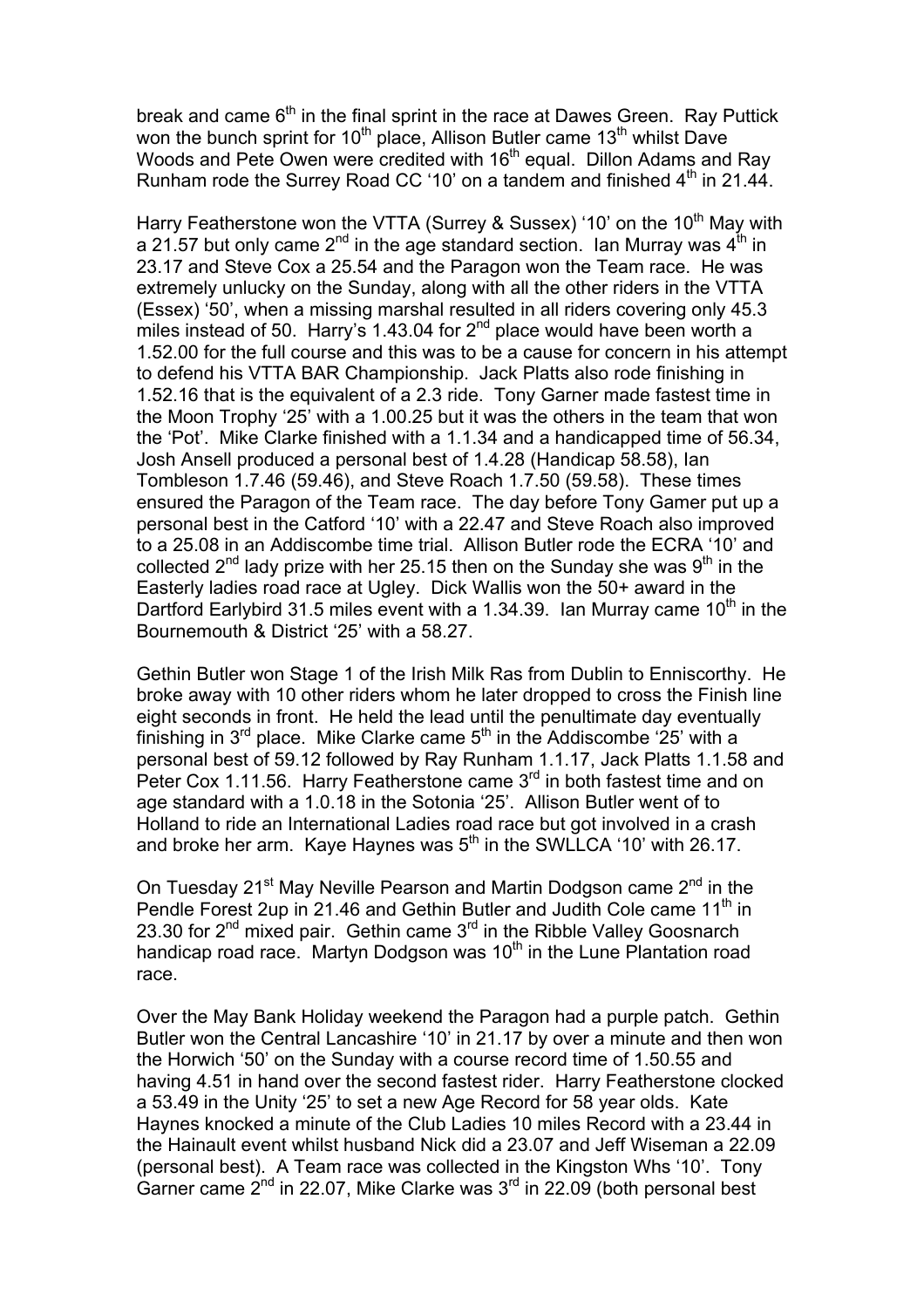rides) and Jon Jennings made up the Team with a 23.42. Also competing were Ian Tombleson 24.39, Steve Roach 24.44 and Allison Butler 26.37. Allison also took fastest lady prize.

On the Sunday was the Frank Southall '50' and past winner Jeremy Short (Antelope) won again with an outstanding ride of 1.54.40 to beat the course record. In 2<sup>nd</sup> place was Mick Marchant (Portsmouth North End) with 1.58.39 and in  $3^{rd}$  place was Harry Featherstone with a 2.1.55. Just behind Harry was Mike Clarke with a 2.2.14 that was also good enough to take the Group B prize. Tony Garner came  $7<sup>th</sup>$  with a 2.6.35 to clinch the Team win for the Paragon. Other Paragon times were by Jack Platts (2.9.06), Nick Haynes (2.20.51) and Roger Amer (2.23.47). In the Veterans Section Harry Featherstone was 1<sup>st</sup> both on scratch and age standard and Jack Platts was  $2<sup>nd</sup>$  in both sections. Not surprisingly they won the Team event.

On the Bank Holiday Monday Josh Ansell produced a personal best '10' of 23.44 in the maidenhead event that also took the best Junior prize as well. Another Team race was won in the London Fire Brigade '10' when Ian Murray came  $3<sup>rd</sup>$  in 22.47, Tony Garner 6<sup>th</sup>, 23.02, and Mike Clarke 9<sup>th</sup> in 23.20. Tony Garner won the Tuesday evening '10' with a 22.33 followed by Dillon Adams 23.12 and Jeff Wiseman 24.37.

In preparation for the National Championship '25' on June  $2^{nd}$  Gethin Butler and Martin Dodgson were 1<sup>st</sup> and 2<sup>nd</sup> in the Team Rapide '10' with 20.59 and 21.40 respectively on the Tuesday night. On the following evening they did it again in the Preston Whs event with times of 20.38 and 21.40. In the actual Championship Gethin, No.80 on the Start Sheet was the race leader when he reached the Finish with a 53.17. At half distance Gethin was  $7<sup>th</sup>$  fastest but he pulled up towards the end to be  $5<sup>th</sup>$  a time that was only 34 seconds slower than the rider in  $2<sup>nd</sup>$  place. Unfortunately it was 4 minutes slower than the winner Chris Boardman who finished with a 49.15. Martin Dodgson crossed the line in 57.27 to be placed  $51<sup>st</sup>$ .

Harry Featherstone won the South Western '10' on the Saturday afternoon with 22.48 and Tony Garner came 3<sup>rd</sup> in 23.06. Then on the Sunday Harry was 8<sup>th</sup> in the Wessex '50' in a season's best of 1.56.08. Jack Platts also achieved a season's best with his 2.3.07. Mike Clarke came  $4<sup>th</sup>$  in the Surrey Road CC 25 miles event with a personal best of 57.56. Josh Ansell took the Junior prize with a 1.1.00 and Nick Haynes chipped in with a 1.6.51 to enable the Paragon to take the Team prize. Dave Woods and Kate Haynes also rode to finish with a 1.7.11 and 1.10.28 respectively. Allison Butler rode the Southend & County '25 to finish with a season's best of 1.4.39. Mike Clarke won the Club '10' on the Saturday morning with a 22.51. In  $2^{nd}$  place was Jeff Wiseman, 24.29, and 3<sup>rd</sup> was Pete Danckwardt 24.53. Clarke took the handicap from Pete Danckwardty with Richard Keys 3<sup>rd</sup>. Earlier in the week Jon Jennings won the Tuesday evening '10' on a cold and blustery day. Jon covered the distance in 24.41 beating Mick Clarke, 25.22 and Pete Owen 25.38. Tony Garner rode the Surrey Divisional road race Championship and was the best of the Paragon riders in  $20<sup>th</sup>$  place.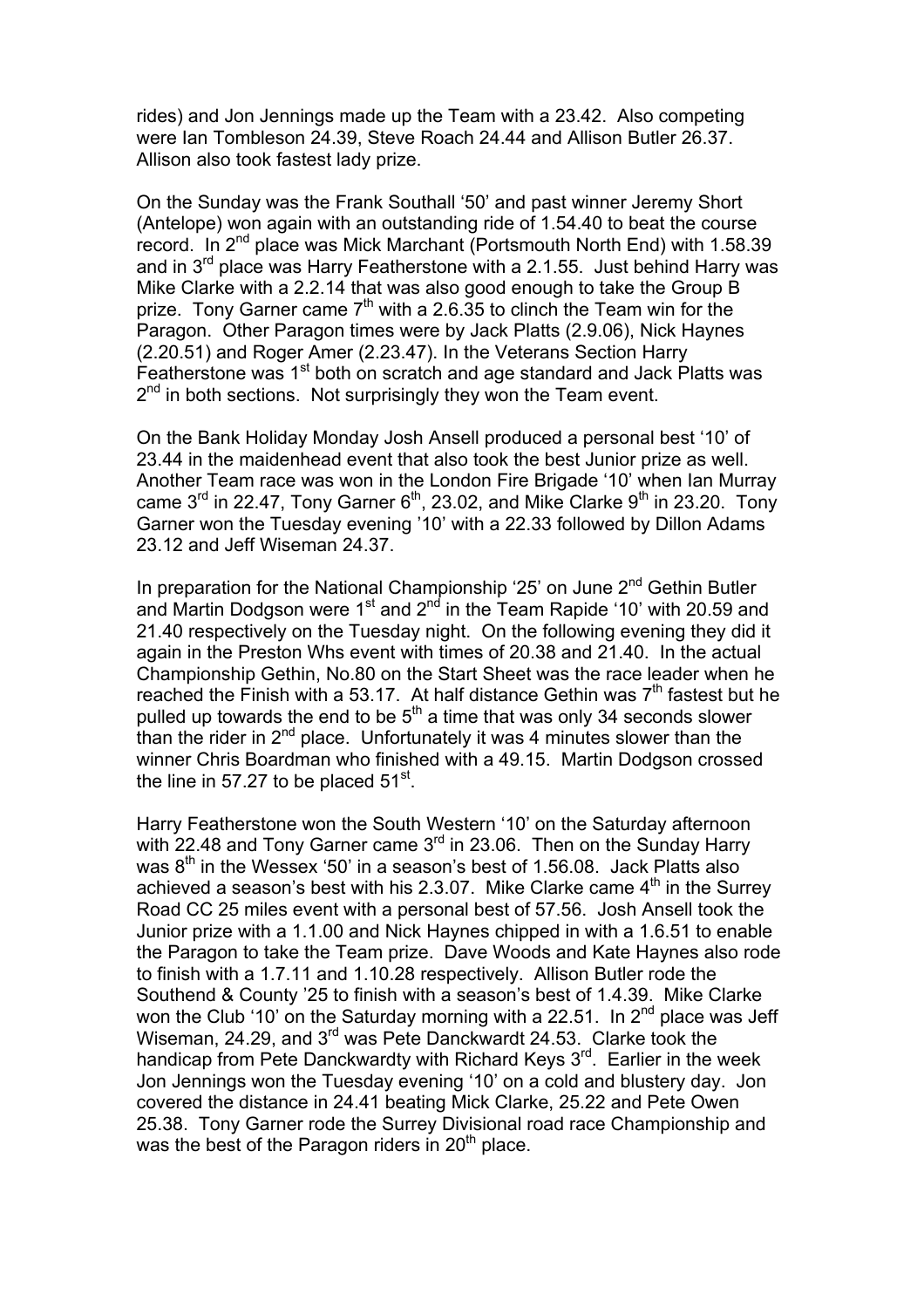On the  $8<sup>th</sup>$  June Tony Garner won his first Open event when he finished the SCCU '10' in 22.41 and he led home the winning team. Mike Clarke was  $3<sup>rd</sup>$  in 22.58 and Jon Jennings finished in 23.37. Jeff Wiseman clocked a 24.46 and Allison Butler won the ladies prize with a 25.23. Ian Murray won the VTTA (Kent) '10' with a 23.01 and followed this on the Sunday with  $6<sup>th</sup>$  place in the South Eastern '25' in 1.0.47. Tony Garner was  $3<sup>rd</sup>$  in this event with a 1.0.26. Other rides were by Steven Roach, 1.6.37, Ian Tombleson 1.8.14 and Dave Woods 1.8.43. A|llison Butler finished the ECRA '100' in 4.59.42 on a day of strong SW winds. Gethin Butler started the Mens race but a broken spoke in his small front wheel put pay to his efforts, as he had no spare available. Most infuriating as at that time, 31 miles, he was leading. Jack Platts beat his best time of the season with a 59.03 in the Team Chiltern event and Mike Clarke came  $5<sup>th</sup>$  in the Harp '25' with a 58.36. Martin Dodgson came  $4<sup>th</sup>$  in the Cockermouth road race for 3rd category riders after being away for some 35 miles on his own.

Tony Van Den Dyck promoted the Tour de Tandridge Grand Prix using 10 laps of the Bletchingley Circuit. The winner was Andy Lyons (Olympia Sport), Martin Kelly (Gemini) came  $2^{nd}$  and Gary Foord (Wembley) was  $3^{rd}$ . Kate Haynes finished the Ladies 25 miles Championship in 1.21.43.

Tuesday evening Gethin Butler broke the Club 10 miles record with a 20.20 in the Ribble Valley event. On the Holmwood course Jon Jennings produced the fastest time of the night with a 23.32 from Dillon Adams 24.50 and Pete Owen 25.36. Chris Kennard won the sprinter's Mansfield Novice Shield at the SCCU Evening Meeting. Martyn Dodgson came 5<sup>th</sup> in the VC Cumbria Appleby road race.

In spite of rain and wind Mike Clarke and Ian Murray came  $3<sup>rd</sup>$  and  $4<sup>th</sup>$  in the KCA '10' on the Saturday afternoon clocking 22.23 and 22.33 respectively. Jeff Wiseman came in with a 25.26 and Ross Bartlett a 28.51 in the East Surrey event. Allison Butler and Jon Jennings came  $2^{nd}$  in the Maldon & District 2up time trial over 18 miles in Essex. Their time was 44.49 then on the Sunday Allison came  $6<sup>th</sup>$  in the Cycles Gitane Ladies race at Welwyn. Jon Jennings produced a personal best of 57.16 in the Whitewebbs '25'.

The Club '50' Record went on the 16<sup>th</sup> June when Gethin Butler came  $3<sup>rd</sup>$  in the National 50 miles Championship. This was a new venture for the Championship as it was not a straight out and home course by a large circuit with only left hand turns to make. Mick Bradshaw (GS Metro) was the first to show the course potential when he finished in a course record of 1.50.31 from an early start number. Matthew Purhouse (Royal Sutton) improved on this with a 1.48.04. Then Pete Longbottom (Manchester Whs) broke the Championship Record with a 1.45.54 but this was to last just under 10 minutes as Gethin Butler came in with a 1.45.15. Gary Dighton, who was 4 seconds slower than Gethin at half distance, managed to pull a few extra seconds out of the bag in the final couple of mile to finish in 1.45.01. Then Chris Boardman came in with a 1.43.51 to win. Gethin was only 1.24 slower than Chris Boardman in this race but was beaten by 4 minutes in the 25 miles Championship. That is quite an improvement. Martin Dodgson finished in 31<sup>st</sup> position with a 1.57.04.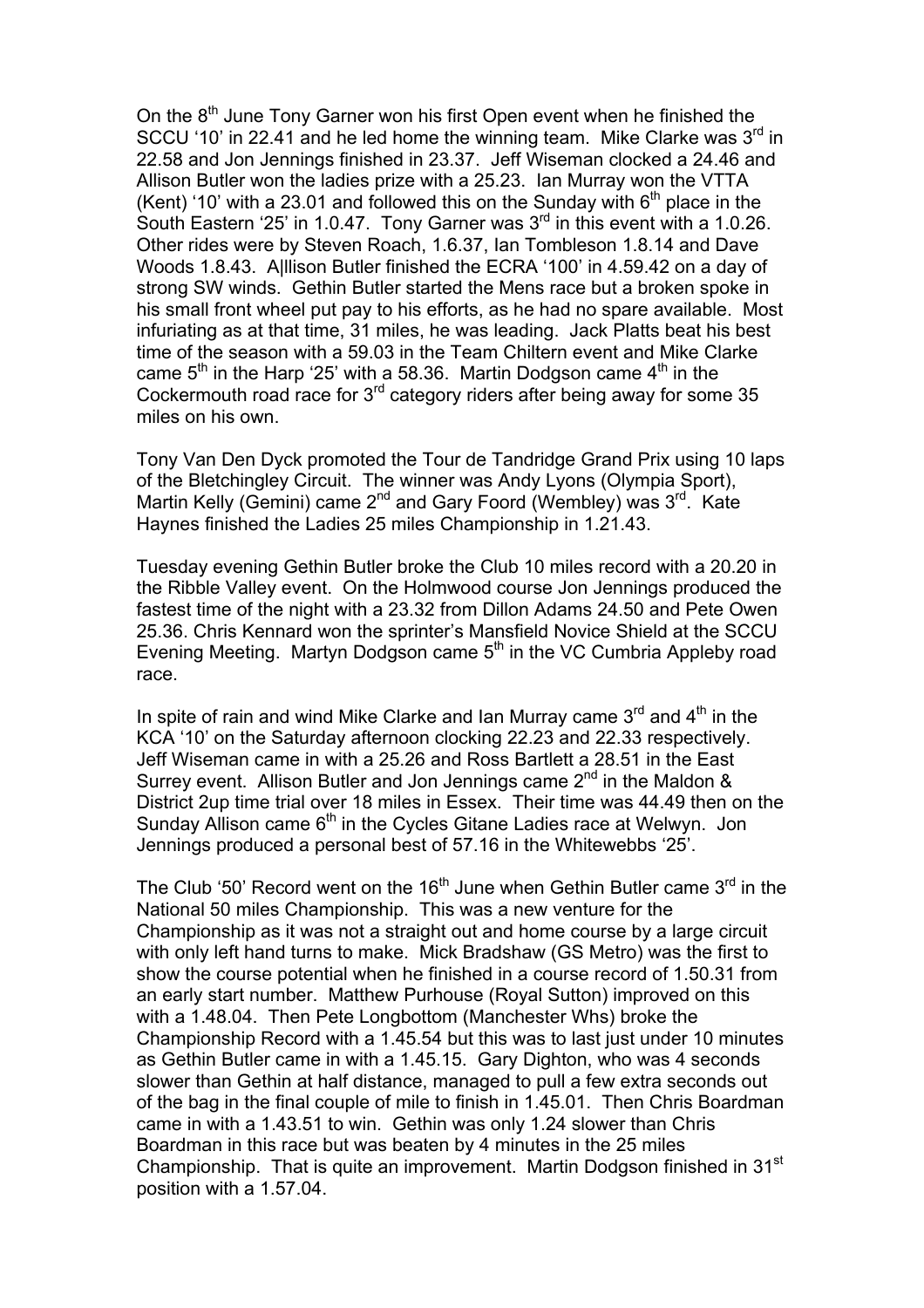The Club also had a field day in the SCCU '50' with Mike Clarke winning in a personal best time of 1.58.50. Tony Garner came  $3<sup>rd</sup>$  in his personal best time of 2.0.50 and these two took  $2^{nd}$  and  $3^{rd}$  prizes in the handicap. With Graham O'Sullivan coming in with a 2.14.25 they took the Team award and then Nigel Everett finished with a 2.15.50 in his first attempt at the distance to take the Tacagni Cup for the bets rider who had not previously beaten 2.10.00. Dave Woods also finished in 2.22.36. Five Paragon riders finished the Westerley '25' with Harry Featherstone being the fastest of the group with a 57.35. Jack Platts clocked a 59.52 that became the new record for a 60 year old for the VTTA (Surrey/Sussex) Group and it is also the first time that anyone in the Paragon of this age has beaten the hour. Josh Ansell did 1.1.25, Dave Adams 1.2.03, and Kate Haynes 1.9.35. Jon Jennings finished equal  $10<sup>th</sup>$  and won  $1<sup>st</sup>$ handicap in the Whitewebbs '25' with a 57.16.

At a recent SCCU Track Meeting at Herne Hill Chris Kennard won the Mansfield Novice Shield for the Sprint event. On the 19<sup>th</sup> June Harry Featherstone set new figures for the 58-year-old 25 miles with a 52.21 that is also a personal best! Gerry Horn also rode this Polytechnic event and finished in 55.39. The next evening Allison Butler came  $12<sup>th</sup>$  in the Surrey League handicap road race and collected 1<sup>st</sup> lady prize.

On Saturday evening 22<sup>nd</sup> June Gethin Butler rode the Finsbury Park '50' on a dismal windswept evening on the North Road and had the misfortune to puncture with just 3 miles remaining. His time of 1.45.31 was just 16 seconds slower than his Club Record. One can only conjecture the time he must have lost over those last few miles. Nevertheless he did win by 3 minutes. Dick Wallis finished with a 2.5.20 and Kate Haynes 2.23.13. Allison Butler clocked a 25.20 in the Weybridge Whs '10' for  $9<sup>th</sup>$  place and fastest lady prize. On the Sunday morning Gethin paired up with Ray Runham for the Tandem Club Championship  $25'$  and they came  $7<sup>th</sup>$  in 52.46. Allison Butler and Jon Jennings clocked 56.36, just 6 seconds short of their own club record for 2<sup>nd</sup> place in the mixed tandems section. Jack Platts clocked a 2.5.02 in the Icknield '50' and took  $1<sup>st</sup>$  place on age standard. Tony Garner was  $3<sup>rd</sup>$  in the South Eastern '25' in 1.0.26 and Ian Murray came  $6<sup>th</sup>$  in 1.0.47.

The Open '25' for the Robin Buchan Salver was held on the 23<sup>rd</sup> June and it resulted in a win for Kevin Andrewartha (Southend & County) in 57.33. Mike Marchant (Portsmouth North End) came  $2^{nd}$  with 58.09 and our own Mike Clarke came  $3^{rd}$  in 58.22. Ian Murray was  $5^{th}$  in 1.0.15 and took the Group A award. Dillon Adams came  $6<sup>th</sup>$  with a 1.1.14 and the Paragon won the Team race. Other Paragon times were by Andy Murray 1.2.05, Josh Ansell 1.2.33, Dave Adams 1.3.04, Steve Roach 1.3.04 (personal best and winner of the group C award), Nick Haynes 1.3.46 (personal best), Pete Danckwardt 1.3.49, Jeff Wiseman 1.3.50, Terry Slattery 1.4.07, Dave Woods 1.5.11 (personal best), Gary Adcock 1.5.19 (personal best and winner of group D award), Nigel Everett 1.6.28, Roger Amer 1.10.09 and Ross Barlett 1.10.12.

Mike Clarke finished the Clarence '10' in 22.16 for  $10<sup>th</sup>$  place. Nick Haynes did 23.54 and Kate Haynes 25.47. Josh Ansell was our lone entrant in the Oxford City '25' where he finished in 1.3.35. Gethin Butler, Martyn Dodgson and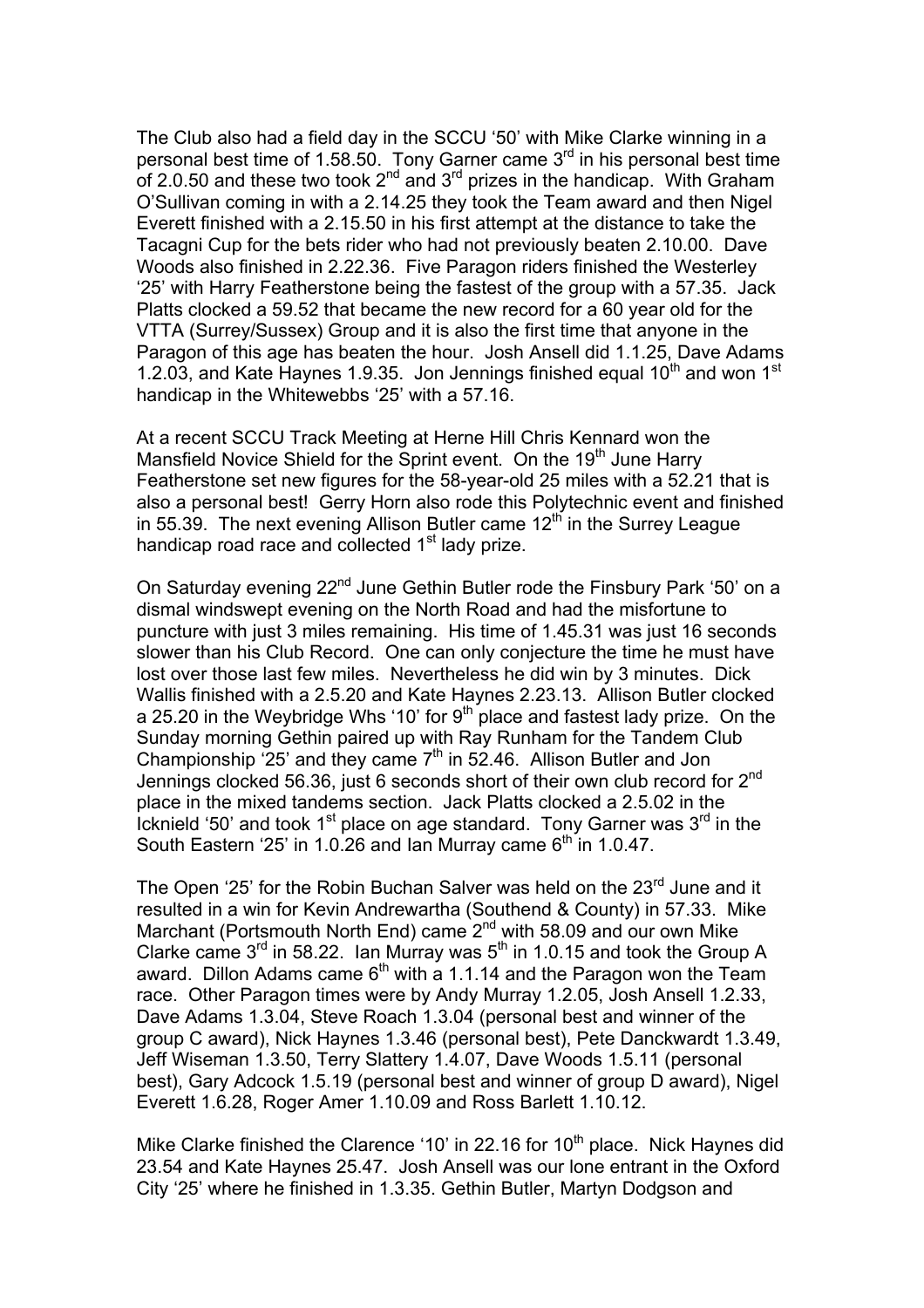Neville Pearson won the Nelson Whs 3up 24 miles event in 52.14 by nearly 2 minutes.

Gethin Butler rode the National Amateur road race Championship on the 29<sup>th</sup> June and finished in  $6<sup>th</sup>$  place just 43 seconds behind the winner. He was then selected to ride for a Great Britain Team to go to Switzerland. Tony Garner also had a good week-end when he took  $3<sup>rd</sup>$  place in the  $34<sup>th</sup>$  Nomads '10' with a personal best of 21.39 on the Saturday afternoon and then did another personal best in the ECCA '100' with a fine 4.12.17 for  $4<sup>th</sup>$  place and 1<sup>st</sup> handicap. This was a mere 29 minutes improvement on his previous time for the distance. Dave Woods also rode and finished with a 4.54.17 following a delay with a puncture but this was still good enough for him to take  $3<sup>rd</sup>$  on handicap. Harry Featherstone led another Team in the Norland '100'. Harry finished in 4.10.25 with Jon Jennings on 4.25.18 and Jack Platts on 4.43.59 with a puncture delay after 96 miles. Our two ladies in the National 50 miles Championship were Allison Butler and Kate Haynes. They finished with 2.18.27 and 2.24.47 respectively. Gethin Butler came back to England after not a very successful Tour of Switzerland. The only results we have are: - On Stage 1 he was  $47<sup>th</sup>$  at 3.35 but 2<sup>nd</sup> placed GB rider. On Stage 2 he came  $44<sup>th</sup>$ in a bunch sprint but was in the front half of the field. The other half lost between 14 and 24 minutes. Stage 4 was a bit rapid. The 128 kms took 2.51.49 (44.7 kph or just under 28 mph). Gethin lost 46 seconds due to crashes in the run in to the Finsh.

The 6<sup>th</sup> July and it was the turn of the Veterans to break records. Harry Featherstone set a new VTTA Record for 58 year olds, and a personal best with a superb 1.50.28 for  $5<sup>th</sup>$  place in the ECCA '50'. Jack Platts was not to outdone and he came in with a 1.56.12, also a personal best, to set a new 60 year old record for the Surrey/Sussex Group. The Paragon had entered a team in the RTTC Team Time Trial Championship but having its best rider over in Switzerland considerably handicapped it. Nevertheless Martin Dodgson, Neville Pearson and Jon Jennings did a fine 2.17.19 for the 100 kms finishing 8<sup>th of</sup> the 25 teams. Josh Ansell rode the Hemel Hempstead '25' and finished in 1.1.30. Dave and Dillon Adams rode the Andover '50' and father Dave had the experience of being caught 5 minutes by his son Dillon. Finishing times were 2.5.40 and 2.10.41.

Tuesday 9<sup>th</sup> July was Inter-Club day against the Addiscombe. Some superb times ensured that the Addiscombe were beaten out of sight by some 10 minutes i.e. over 1 minute 40 seconds per counter. Our successful riders were Tony Garner 21.46, Harry Featherstone 22.26, Jon Jennings 22.46, Ian Murray 22.56, Dillon Adams 22.59 and Josh Ansell 23,12.

Gethin Butler won the Selby '25' on the  $10<sup>th</sup>$  July with a 52.42 ride that beat professional Colin Sturgess by over 2 minutes with Martin Dodgson 3<sup>rd</sup> in 55.04. Neville Pearson came  $12<sup>th</sup>$  in 58.58 for the Paragon to take the Team race. On the following Saturday the Team of Gethin Butler, Martin Dodgson, Neville Pearson and Jon Jennings rode the BCF Team Time Trial Championship but were disappointed in their time of 2.17.14 for 10<sup>th</sup> place from 38 teams. It was probably because the three that rode the RTTC Championship were very evenly matched but with Gethin pushing the pace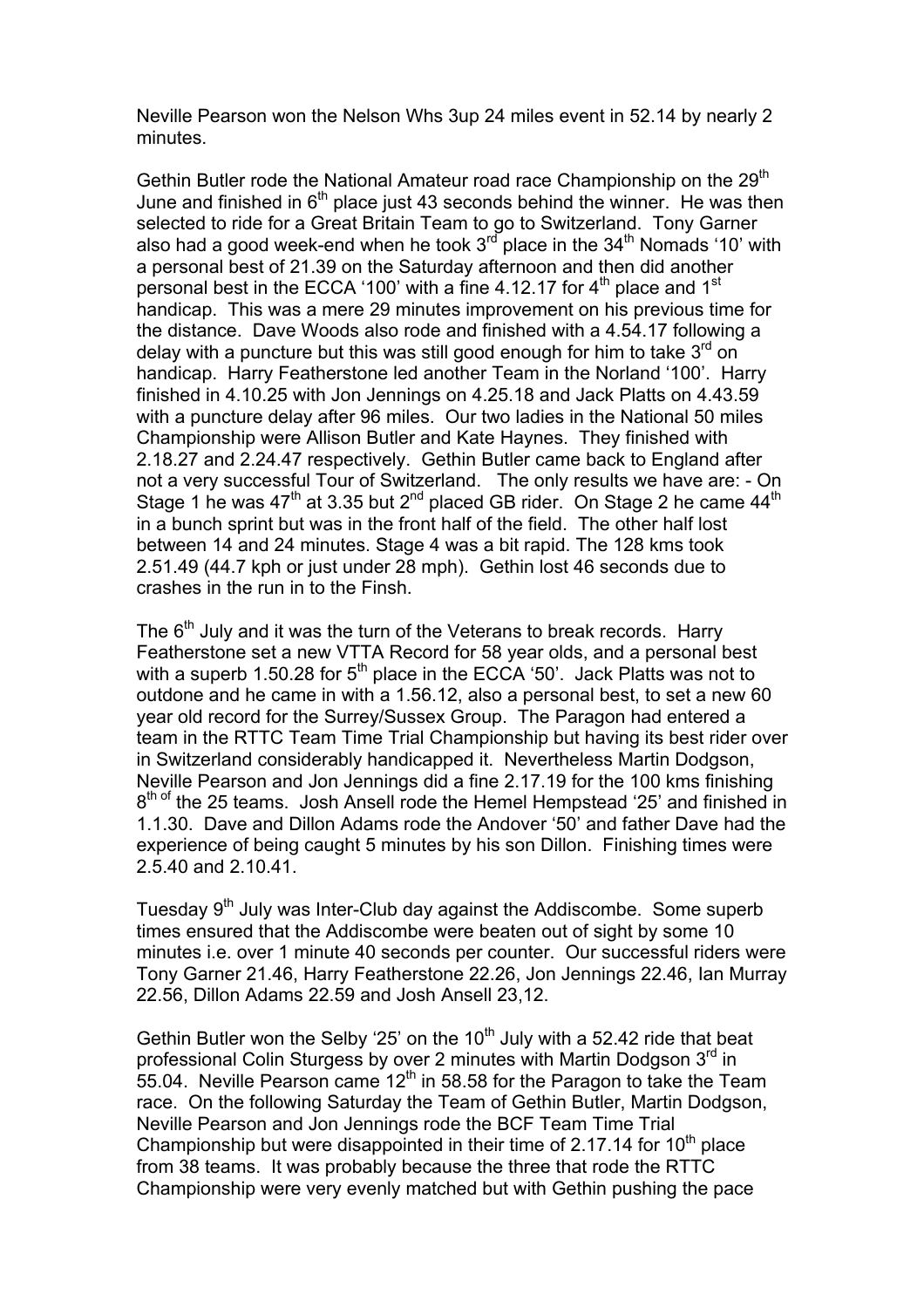just that odd mile an hour faster it took its toll in the last quarter of the race. Tony Garner led the Paragon to another Team victory in the Addiscombe '10' when he finished in 2<sup>nd</sup> place with a 22.57. Pete Danckwardt on 24.51 and Andy Murray 25.13 making up the Team. Three personal best were produced at the Letchworth Velo '25'. Ian Tombleson came in with a 1.1.22, Steve Roach 1.3.02 and Ross Bartlett 1.7.35. Dillon Adams also had a personal best in the Becontree Whs event with a 58.55. Jeff Wiseman finished in 1.2.03.

The next day Gethin Butler made up for the Team Time Trial by winning the Streatham Velo road race at Forest Green in a 3-man sprint with Steve Goward (South Western) and P van der Zuman (Holland) with Martin Dodgson and Tony Garner back in the bunch. Mike Clarke finished the Southgate '50' in 2.1.30. Allison Butler and Kate Haynes rode the Ladies National 10 miles Championship. Allison was just in front of Kate with a 26.35 to Kate's 26.40. Jack Platts just failed to achieve an ambition to beat the hour on the Arundel-Worthing 25 miles course taking 1.0.10 for the distance. Josh Ansell represented Croydon and Cycling in the London Youth Games at Crystal Palace and came back with a bronze medal for  $3^{rd}$  place in the Team time trial.

There were shades of the 1930s and 40s on the 21<sup>st</sup> July with no less than seven Paragon riders competing in 100 miles events. Gethin Butler, Martin Dodgson and Jon Jennings rode the Men's National Championship, Allison Butler and Kate Haynes competed in the Ladies Championship then Harry Featherstone and Jack Platts rode the VTTA Championships. At the 25 miles check Gary Dighton was in the lead with 53.16 with Gethin at 53.43 and Matthew Postle on 53.47. Martyn Dodgson went through in 58. 41 but Jon Jennings took 1.4.58. By 50 miles Dighton was still leading in 1.49.16 with Postle 40 seconds slower. Due to a bout of sickness Gethin had dropped back to  $4<sup>th</sup>$  place in 1.51.20; Martyn took 2.0.34 and Jon 2.14.44 to be one of the slowest to that point. Twenty-five miles later Gethin was still in  $4<sup>th</sup>$  place and now 3.50 down on Dighton. At the Finish Gethin had moved back to 3<sup>rd</sup> place being faster than Pete Longbottom over the last 25 miles. Gethin finished in 3.47.56 to collect 3<sup>rd</sup> place medal some 3.44 adrift of the winner Gary Deighton (Manchester Whs). Martin Dodgson riding his first 100 was well up at half way but faded in the second half but still finished in 4.19.29. Jon Jennings had not really recovered from his battering in the Team Time Trial but he came round to have a second half faster than his first 50 miles. His 4.27.05 helped the Paragon to  $3^{\text{rd}}$  place in the Team race. Allison Butler came  $14^{\text{th}}$  with a 4.48.14 and Kate Haynes came in with a 5.7.16 for  $22^{nd}$  place. Down on the south coast Harry Featherstone brought off a great double by taking  $1<sup>st</sup>$  on scratch and 1<sup>st</sup> on age standard with a time of 4.16.57 in the East Sussex CA '100'. Jack Platts, who had only entered to make up a team, finished in 4.34.37 – and we did not have a  $3<sup>rd</sup>$  man anyway!

At the shorter distances we had six riders in the Bec '25' with Tony Garner being the fastest of these in  $7<sup>th</sup>$  place with a 57.58. Josh Ansell put in a personal best ride but still just missed the 'Hour' with a 1.0.03. Rowan Vacher put in a 1.0.45 and Dave Woods 1.5.22. Ross Bartlett had undisclosed trouble and took 1.15.11 to cover the 25 miles.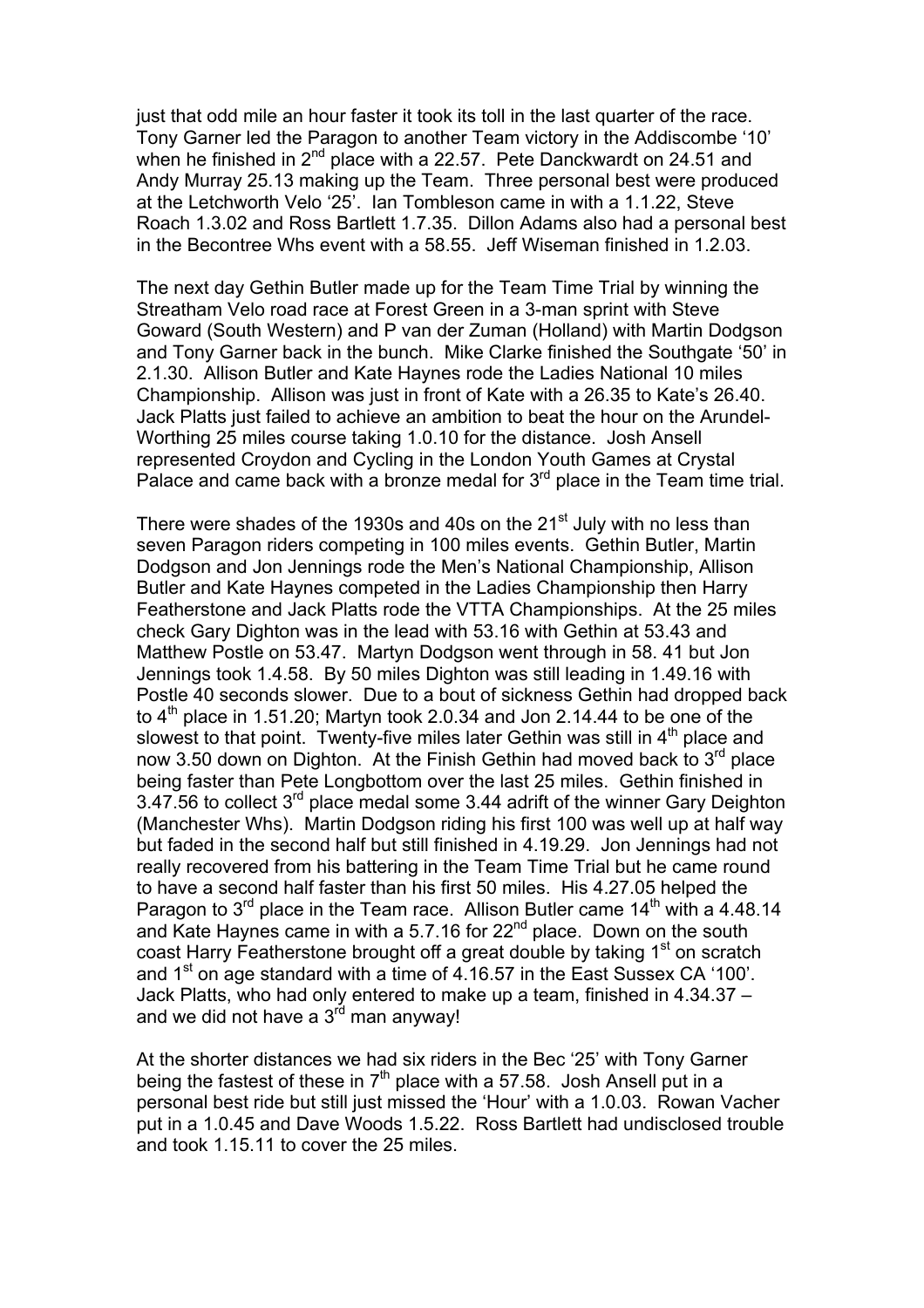The evening '10' resulted in a win for Pete Owen in 25.22 from Nick Haynes 25.39, Dave Adams 25.43, Allison Butler on a trike 29.33 and Megan Butler 30.19. Dillon Adams finished in 36.55 after a delay with a puncture. Allison's time constitutes a new Women's Tricycle Record for the Club.

On the  $27<sup>th</sup>$  July Mike Clarke with a 4.13.38 came  $3<sup>rd</sup>$  in the SCCU '100' and won the Goss Green Cup for the winner of the Club '100' held in conjunction with this event. In  $2^{nd}$  place and  $6^{th}$  in the event proper was Tony Garner, 4.15.03 and Nigel Everett made up the team with a 4.43.10 for his first attempt at the distance. This was good enough to take the Sid Gray Shield for the Team race. Also riding were Graham O'Sullivan with 4.45.19, Dave Woods 4.47.19 and Roger Amer with his first attempt at 100 miles in 4.49.32. Dave Woods won the handicap from Roger Amer and Nigel Everett. The 50 milers were out for the Essex Roads event with Harry Featherstone providing our best time with a 1.51.44. Following Harry were Dick Wallis, 2.0.01, Jeff Wiseman a personal best of 2.0.04, Jack Platts 2.0.29 and Terry Hulme 2.2.59. Gethin Butler finished the Preston Whs '50' winning with a course record 1.49.42 by 6.36 with Neville Pearson  $20<sup>th</sup>$  in 2.3.41. Josh Ansell rode a Criterium at Eastway and finished in 5tth place. Pete Owen came 20<sup>th</sup> in the Surrey League event at Dawes Green.

More shades of the 30s and 40s on the 3<sup>rd</sup> August when the Paragon won three Team races in one day. Gethin Butler won the Pennine '50' in 1.46.52 leading Martin Dodgson  $(3^{rd})$  with a personal best of 1.49.07 and Neville Pearson (17<sup>th</sup>) 1.58.54. Martin also won 3<sup>rd</sup> handicap prize. Further south in the North London '50' Mike Clarke put in another personal best ride of 1.55.06 beating Harry Featherstone by just one second. Jack Platts made up the Team with a 2.3.50 but we would still have won the team race with Dick Wallis' 2.4.05. The third Team race was in the Old Portlians '10'. Tony Garner finished in 22.10 ( $7<sup>th</sup>$ ) beating Mike Clarke ( $8<sup>th</sup>$ ) by just 1 second. Ian Murray made up the team with a 22.53. Josh Ansell took fastest Junior prize with a 23.23 and Wally Happy who was outside 'evens' doing some training for longer events.

Josh Ansell rode the National Junior '25' Championship but was disappointed with his 1.0.43. There was a fast morning for the Festival '25' with Pete Dankwardt finishing inside the hour on 59.48. Following him were Jeff Wiseman 1.0.22, Graham O'Sullivan 1.0.56, Stephen Roach 1.1.29, Terry Hulme 1.1.46 and Dave Adams 1.3.11. Jeff Wiseman came  $8<sup>th</sup>$  in the East Surrey '10' with 25.26. Tony Garner won the SCCU '10' in 22.41. Allison Butler took 1<sup>st</sup> lady prize and the Paragon won the Team prize with Messrs Garner, Jennings and Clarke. Allison Butler won 1<sup>st</sup> lady prize in the Worthing Excelsior '10' with a 25.42.

The Paragon also lost a long serving and distinguished member when former President John Parsonson died suddenly from a severe heart attack. John joined the club in 1946 and took an active part in the running of the Club serving as Magazine Editor, Secretary and Chaiirman. He was elected a Vice-President in 1963. As a racing man he preferred the longer distances and was a great team rider. Probably his best ride was in the Catford 24 hours event when he finished with 424 miles. He was the leader of 'The Charlies' a group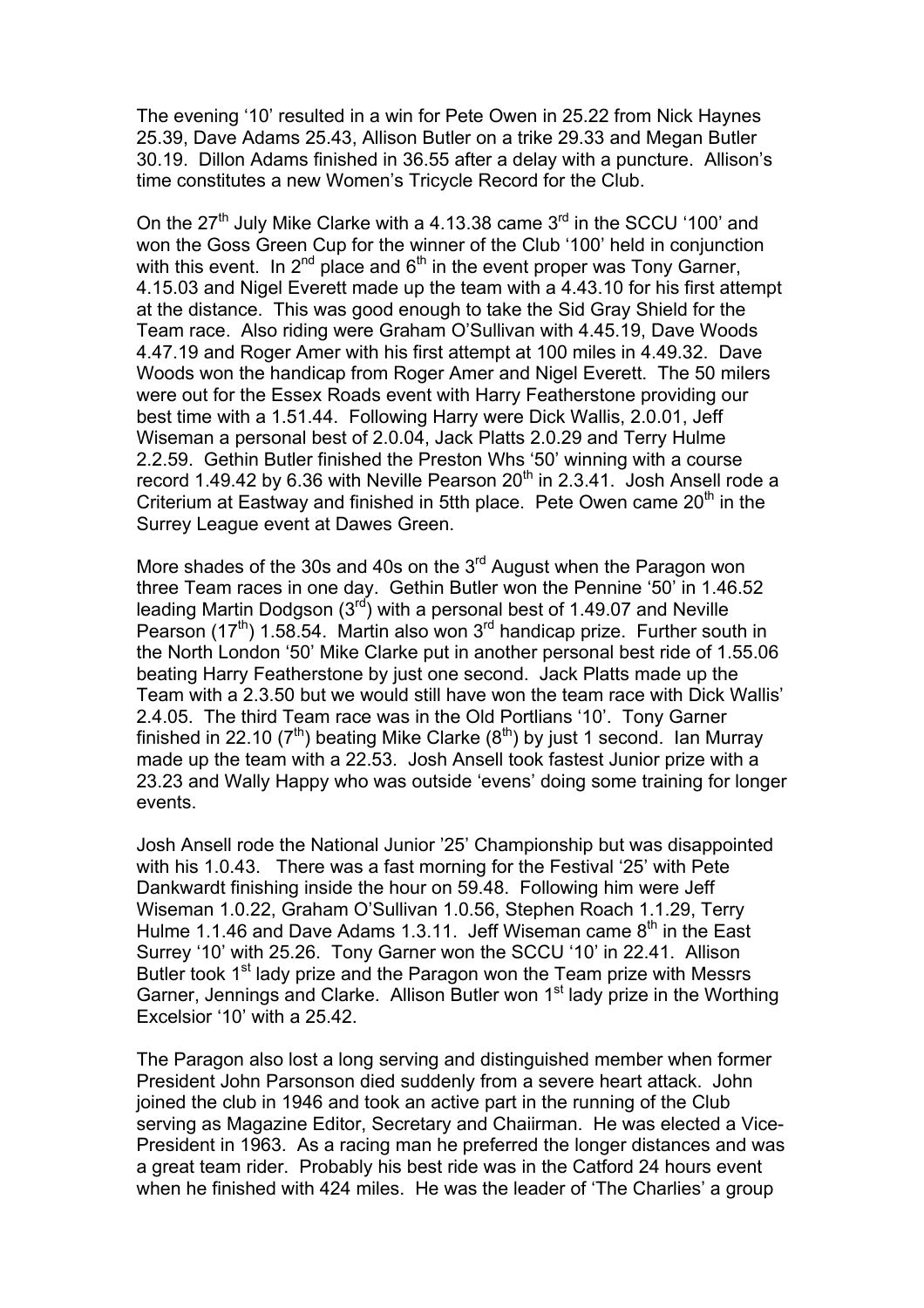of ex-racers who helped out at all Paragon events and could be relied upon for support when our riders took part in long distances time trials.

On the 11<sup>th</sup> August Gethin Butler won the Westerley '100' in 3.41.51. A superb ride on a hard morning and only a few seconds away from his best ever. This time was the fastest of the year and Gethin won by 13.58. The Paragon won the Team race with Harry Featherstone finishing  $9<sup>th</sup>$  in 4.10.28 and Dick Wallis 4.34.00. Nick Haynes completed his first 100 miles races in 5.5.41 whilst wife Kate took 5.13.54. Martyn Dodgson managed to puncture twice and had to desist. Harry Featherstone also took the prize for the best Veteran on age standard. During the previous week Gethin had finished a club '10' in 20.59 with Neville Pearson clocking 23.13, on the Wednesday he produced a course record 20.18 and followed this with a 19.58 on another course. Allison Butler came within 3 seconds of Club Record in the Southend & County '50' with a personal best of 2.11.51. John Jennings also rode and improved 3 minutes and just failed to beat 2 hours with a 2.0.26. Jack Platts won the Aubrey Wenman Trophy for the best '25' on Age Standard in the VTTA (Surrey/Sussex) event with a 1.3.05. Mike Clarke was our lone rider in the Bournemouth Jubilee '25' but finished  $5<sup>th</sup>$  in 57.25. Graham O'Sullivan did a 1.3.43 in the Hainault '25'.

The Tuesday evening '10' was a win for Tony Garner in 22.40 followed by Mike Clarke 22.50 and John Jennings 23.27. The Club Track Championships proved to be a fight between the defending Champion Dillon Adams and John Jennings and they managed to share all the trophies between them. The 500m Sprint went to Dillon Adams from Jon Jennings and Chris Kennard. Dillon also took the 4000m Pursuit from Jon with Pete Owen in 3<sup>rd</sup> place. Jon Jennings won the non-championship handicap from Chris Kennard with Dillon in  $3<sup>rd</sup>$  place. Jon then won the 5 miles Scratch and took the Colget Cup for the Points competition. Pete Owen was  $2^{nd}$  on points but  $3^{rd}$  over the line whilst Dillon was  $3<sup>rd</sup>$  on points but  $2<sup>nd</sup>$  over the Finish line. This gave Dillon the Track Championship with 8 pts from Jon Jennings 7 pts and Pete Owen in 3rd place with 2 pts.

Harry Featherstone improved his best 100 time of the year when he finished the VTTA (\*London) event with a 4.4.29 for  $2^{nd}$  place and  $2^{nd}$  on Age Standard. Dick Wallis improved by 13 minutes on the previous week's ride with a 4.20.49. Graham O'Sullivan came 6<sup>th</sup> in the Eastbourne Rovers '10' with a 25.30 whilst Allison Butler rode down to the race at Golden Cross but still managed a 29.11. In the Metropolitan Police '10' Pete Danckwardt was our fastest with a 23.11 followed by Jeff Wiseman 23.48. Nick Haynes and Kate also rode with Nick doing a '25' and Kate a '26'. On the Sunday Jeff Wiseman finished the Eastbourne Rovers '25' in 1.3.31 whilst Graham O'Sullivan took 1.5.08. Hopes of the team race were dashed when Mike Clarke proved to be a non-starter. Lee Phillips came 5<sup>th</sup> in the Juvenile section of the second Dulwich Criterium and  $8<sup>th</sup>$  in the  $3<sup>rd</sup>$  race.

Gethin Butler beat the Club 25 miles record with a 50.32 in the Cleveland Coureurs event on what was termed a 'foul' evening as he was hoping for a sub-50 minute time. However with backing from Martyn Dodgson, 54.19  $(5<sup>th</sup>)$ and Neville Pearson 57.12 the trio had the satisfaction of lowering the Club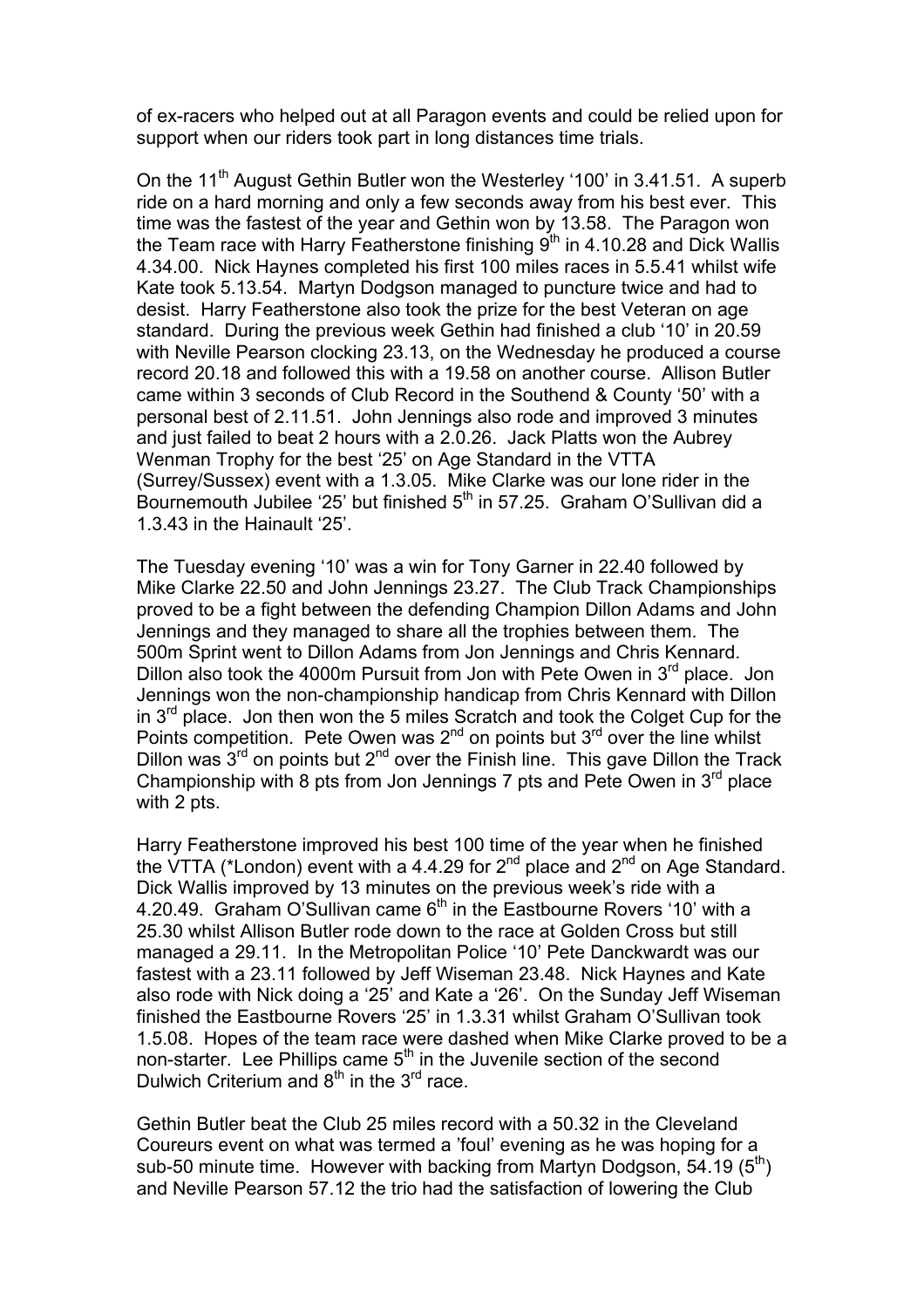Team Record as well by 1.12 to 2.42.03. Unfortunately the following Tuesday Martyn was knocked off his bike during an evening '10' completely wrecking his new low-profile machine but, more importantly, severing some tendons in his hand that will necessitate three weeks off the bike.

On Sunday 18<sup>th</sup> August Gethin Butler won the Lancashire '25' in 53.54. Then over the Bank Holiday week-end he came south to ride the Tour of the Hopfields a 3 day 4 stage race in Kent. He finished  $2^{nd}$  overall just 36 seconds adrift of the winner but, unsurprisingly, won the time trial stage. Jon Jennings finished 23<sup>rd</sup> overall but Tony Garner failed to finish the last stage. We had riders in the CDCA '10' with Pete Danckwardt being our fastest rider in 22.57 for  $28<sup>th</sup>$  place. Rowan Vacher came in with a 23.27, Jeff Wiseman 23.39, Dave Adams 24.44, Roger Amer 25.22 and Allison Butler 26.14 that also took the fastest Lady prize. Those riding the Old Portlians '25' on the Monday were Mike Clarke with a 57.51, Steve Roach 1.0.07, Jeff Wiseman 1.1.24, Josh Ansell 1.2.27, Dave Adams 1.4.02 and Allison Butler 1.4.12. Nick Haynes finished the Middlesex RC '50' in 2.17.20 with Kate just behind with a 2.18.50.

The Poole Whs 12-hour event was disappointing in some respects but very rewarding in others. Gethin Butler was forced to retire whilst in  $2<sup>nd</sup>$  place behind Glen Longlands with a real prospect of covering 290 plus miles. A change of racing shoes could not ease pains in his left thigh and knee so he stopped. This was the disappointment. The rewards came later. Those helping Jon Jennings suddenly realised that their man had done about 160 miles, if not as fast as Longlands, but was up with the leaders. He had gone through the 100 miles point in a not very remarkable 4.17.14 for  $9<sup>th</sup>$  place and 5 minutes slower than Harry Featherstone. It was obvious though that he was riding so comfortably there was just no possibility of his slowing down. And so it proved. All his Club helpers gathered by the side of the road at the spot he would pass the 269 miles of the old Club Record to cheer him through and he went on to cover 273.016 miles for 3<sup>rd</sup> place. Finishing at the same Timekeeper as Glenn Longlands who covered over 300 miles to take Competition Record. Harry Featherstone also produced a personal best of 261 miles for 120<sup>th</sup> place and set a VTTA National Age Record whilst Jack Platts covered 240 miles for a personal best ride and a new Surrey/Sussex Vets 60 year old Record. On top of that these three broke the Club Team Record with a total of 774.821 miles. This Record is still on the Books in 2004!

The shorter distance men rode the Bec '10'. Tony Garner came  $2^{nd}$  with a 21.55, Pete Danckwardt did 22.51 and Terry Hulme 23.58 to take the Team race. Jeff Wiseman finished in 24.22 and Dave Adams 24.41. On the Sunday Tony Garner took another  $2^{nd}$  place this time in the Belle Vue '25' with a 57.26 ride. Pete Danckwardt came  $6<sup>th</sup>$  in 58.50 and Josh Ansell was  $2<sup>nd</sup>$  fastest Junior, by 1 second, in 1.01.08. The Paragon won the Team race. Dick Wallis did a 2.0.14 and Terry Hulme 1 2.2.45 in the Viking '50'. Gethin Butler rode a private timetrial in the Bec Club '10' and beat the course record with a 20.16. Tony Garner also rode and finished in 22.26. Allison Butler rode the Surrey League Ladies race and came  $2^{nd}$  that also meant that she has been upgraded to a  $2^{nd}$  category rider. Stephen Road came  $5^{th}$  in the Surey League  $3^{rd}$ category race promoted by the Crawley Whs.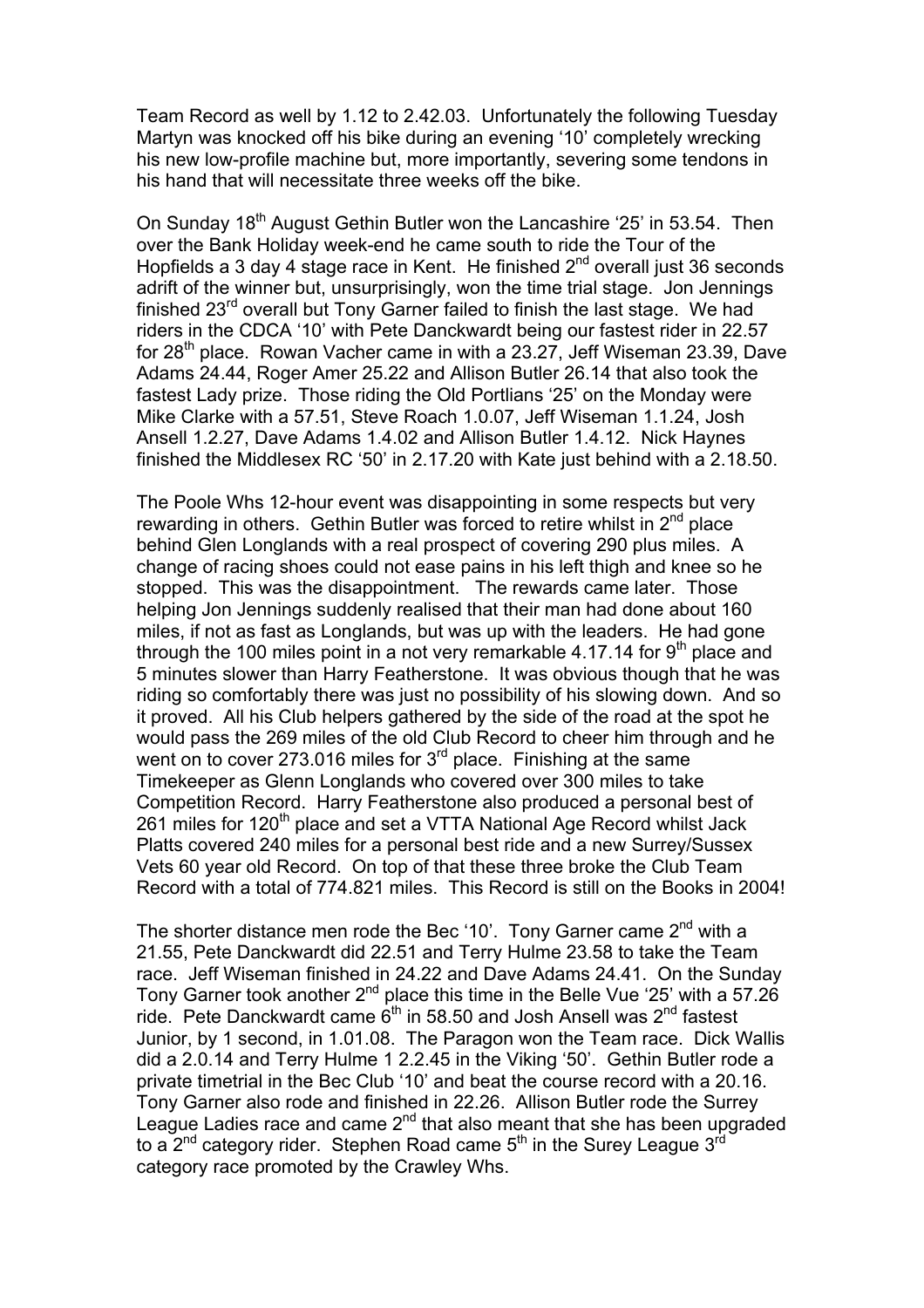More Records fell on the 15<sup>th</sup> September when Terry Hulme broke the Club 30 miles Record by 40 seconds in the Leo event with a 1.6.19. On the Sunday he did a 55.37 in the ECCA '25' with Pete Danckwardt on 57.03, Jeff Wiseman producing a personal best of 57.08 as did Josh Ansell with a 57.57. Tony Garner won the Redmon'10' in 21.32 on the Saturday and followed this with a  $3<sup>rd</sup>$  in the SCCU '25' on the Sunday with a 57.06. Mike Clarke finished in  $5<sup>th</sup>$ place on 57.52 and Graham O'Sullivan 1.1.54 to enable the Paragon to take the Team race. Dave Adams recorded a 1.3.52 and Dave Woods a 1.6.49. This event was the last counting event in the SCCU BAR. In this competition Mike Clarke was  $3^{rd}$ , Tony Garner  $4^{th}$  and Graham O'Sullivan  $8^{th}$  to ensure the Paragon were best Team. In the Basildon '10' Jeff Wiseman improved to a 22.27 in spite of breaking an axle! Dick Wallis rode the Luton Whs 12-hour event to cover 250 miles for  $5<sup>th</sup>$  place. In the Glade '10' Gethin Butler broke his own 10 miles Record with a 20.08 for 3rd place behind Matt Illingworth (Leo) 19.41 and Ian Cammish (Raleigh) 20.09. Tony Garner was  $7<sup>th</sup>$  in a personal best of 21.02 and Pete Danckwardt made up the team with a 22.40. In the Redbridge '25' Gethin was  $2^{nd}$  in 51.18 behind Illingworth's 49.27 but in front of Cvammish's 51.36. Josh Ansell clocked a 58.06.

Harry Featherstone got under 4 hours for 100 miles with a 3.59.16 in the North Midds & Herts event to break yet another National Age Record. Pete Danckwardt did a 23.02 in the Crawley Whs '10' and Terry Hulme 23.48. Two juveniles rode the Southend & County '10' and came in with some very quick times. Anthony Miller did 23.54 and Stuart Catley 24.36. In the  $29<sup>th</sup>$  Whs '25' Pete Danckwardt came  $8<sup>th</sup>$  in 1.0.52.

Gethin Butler had second thoughts about a 12-hour event so rode the Breckland event. This is so late in the season that there is only just enough daylight to run it and the early starters have to carry lights. The other problem is usually that it is not warm and the weather can turn nasty. Gethin got cold and strong winds but fortunately no rain. He covered the first 100 miles in 4.25.12 and 132 miles in the first 6 hours showing a steady if unspectacular ride that was necessary to produce a result in the prevailing conditions so his distance of 261.4 miles can be considered a good ride. This effort put him in  $4<sup>th</sup>$  place in the BBAR. Harry Featherstone came  $6<sup>th</sup>$  in the Andover '25' with a 56.37.

Josh Ansell made a name for himself when he not only produced fastest time in the Mayne Cup '25' but was 'Man of the Day' with his 1.3.37. Harry Featherstone won the South Western RC '10' in 22.49 with TonY Garner in 3<sup>rd</sup> place 23.05.

On Sunday 29<sup>th</sup> September Terry Hulme finished the Edgware '25' in 56.42 with Jack Platts just 5 seconds slower than his bets of the season in 59.42. Tony Garner came  $10<sup>th</sup>$  in the Surrey League  $3<sup>rd</sup>$  category road race promoted by the VC Meudon

Tony Garner achieved an ambition on the  $6<sup>th</sup>$  October when he won the Surrey League road race at Dunsfold and thereby gained his  $2<sup>nd</sup>$  category licence. Ray Puttick came 8<sup>th</sup> in the same event. Martyn Dodgson won the West Pennine '10' in 21.28. Gethin Butler was 4<sup>th</sup> in the Merseyside Whs Invitation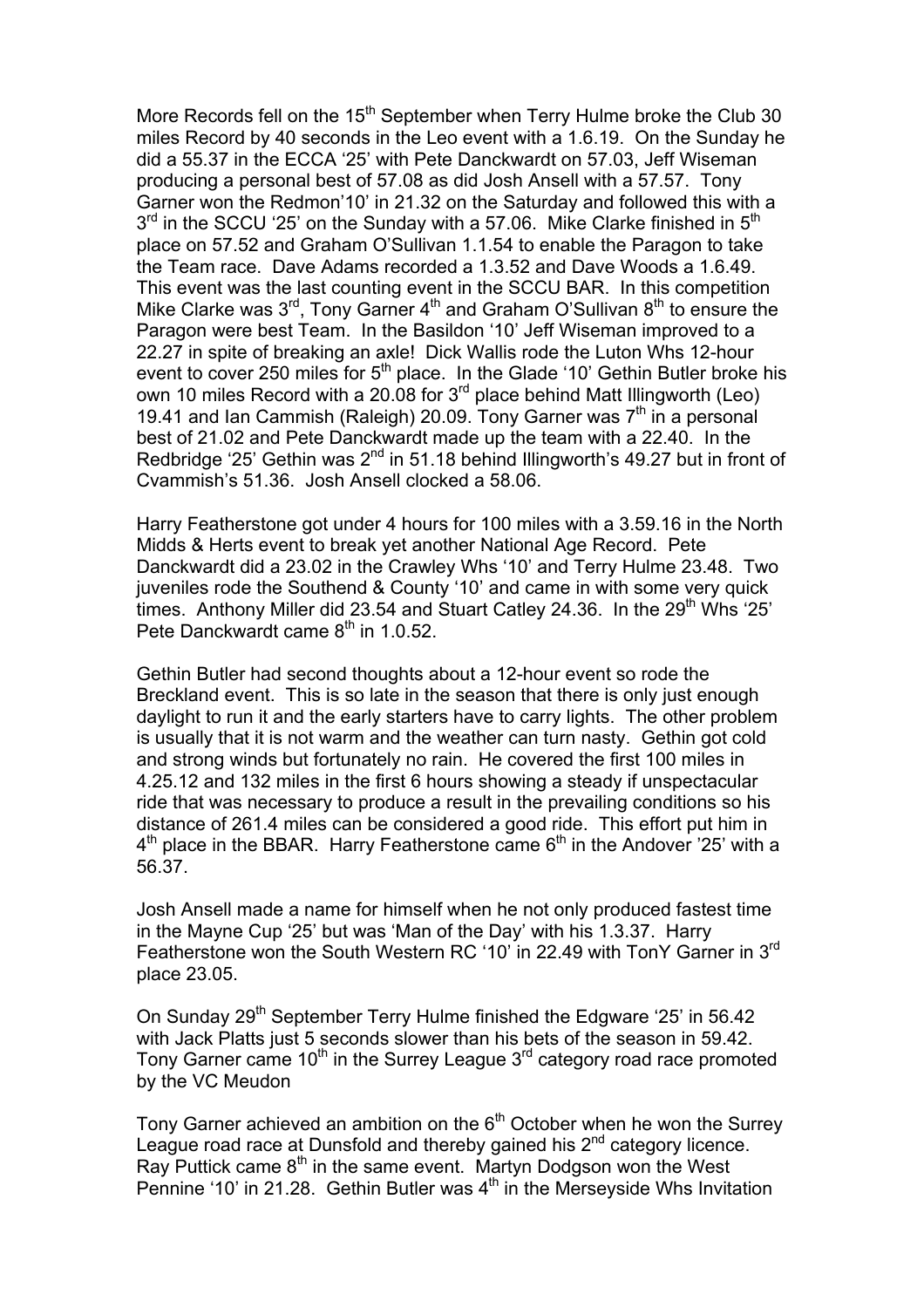32 miles Hilly event with a time of 1.14.42. He was some 3 minutes slower than Chris Boardman's course record winning time but only 28 seconds behind the  $2^{nd}$  placed man.

The Veterans were also successful. In the VTTA (West) '25' Terry Hulme beat Harry Featherstone 55.44 to 55.53. Jack Platts did a season's best of 58.55 and Dave Adams was quite happy with his 1.1.42. The Paragon won the Team race. Josh Ansell clocked 1.1.33 in the Epsom '25' in rather frosty conditions that were not conducive for fast riding.

Gethin and Allison Butler rode the Duo Norman event at Marigny (Normandy) on a Tandem. They finished  $3<sup>rd</sup>$  after losing a pedal and about 2 minutes while the offending article was replaced and, not surprisingly, were fastest mixed pair. Just after they started they passed Thierry Mairie (a top roadman and time triallist of that era who was riding the later professional event). He jumped in behind them to help with his warm-up. After a while he dropped back to the following car and said to the travelling Commissaire. 'Is that a girl on the back?' 'Yes' says the Commissaire. 'Merde!' says Thierry and backs off!

The season continues on a high note with yet another Club Record. Martyn Dodgson rode and won the ECCA '25' finishing with a personal best of 50.54 just 30 seconds slower than Gethin Butler's Club Record and improvement of over 3 minutes. Tony Garner also improved by 3 minutes to come in with a 53.00 and then Dick Wallis finished in 56.10. Their times beat the Club Team Record by 1.59 lowering it to 2.40.04. But it goes on! Terry Hulme was yet to finish and he also produced a personal best of 54.39 to bring the Team figures down to 2.38.33. Overshadowed by all this excitement one should not forget Jack Platts whose 58.28 was a personal best and a Surrey/Sussex Age Record for a 60 year old. Dick Wallis and Ian Howard (SFA) won the Tandem event incorporated in the VTTA (Kent) '25' with a 57.35.

South of the river Gethin Butler was winning the South Western Invitation Hilly Time Trial over 29 miles of the Surrey Lanes in the Cranleigh. His time of 1.7.01 was 11 too fast for Stuart Shand (Wembley) and 27 seconds faster tan Matt Illingworth (Leo). Allison Butler rode the Ladies section and finished  $7<sup>th</sup>$  in 1.27.39. Harry Featherstone partnered by Neville Stroud (Antelope) were best on Age Standard in the VTTA (Wessex) 2-up Gentleman's event. On the 20<sup>th</sup> October Gethin Butler came 15<sup>th</sup> in the Dunlopillo Classic on a hilly course some 11 minutes slower than Chris Boardman.

The Inter-Club Map reading was held in the Colchester area this year and once again the winner was Dan Burgess (Century) in 1.9.08. Graham O'Sullivan was  $2^{nd}$  in 1.11.40 and Keith Butler  $3^{rd}$  in 1.14.47. In spite of these high placings we could only manage 2<sup>nd</sup> Team. Ian Murray just beat Jon Jennings 1.24.55 to 1.24.59. Allison Butler was our next finisher in 1.30.52 for 5<sup>th</sup> place after two punctures and riding in on a flat tyre. Steve Roach clocked 1.45.18, Kate Haynes 2.9.15 and Vin Callanan 2.23.10 having gone 'slightly' astray. Andy Murray was 1<sup>st</sup> veteran in the Eastbourne Rovers cyclo-cross and the following week came  $9<sup>th</sup>$  in the VC Etoile event.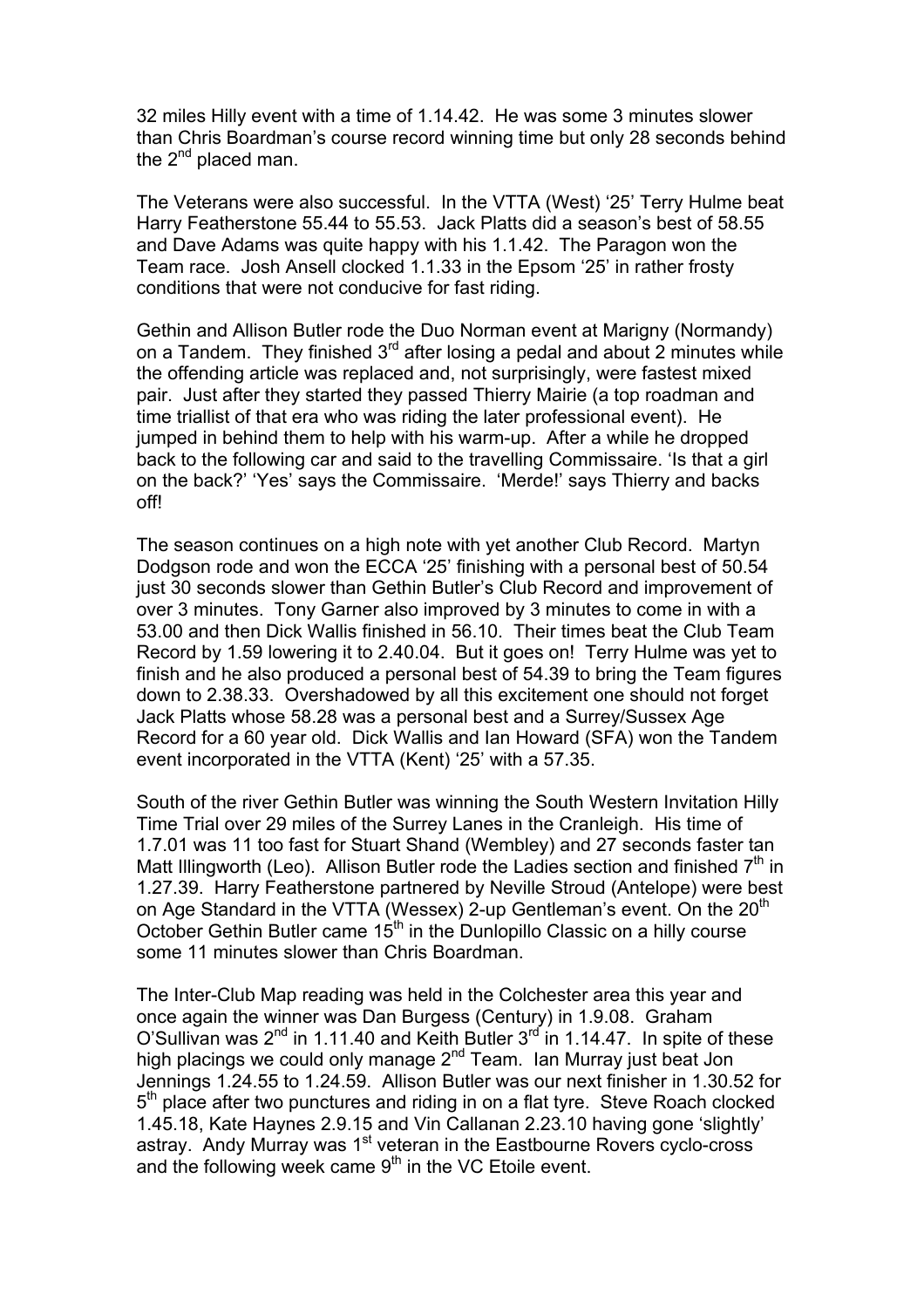The Paragon lost one of its most long serving members on the 1<sup>st</sup> November when Reg Heath died. He had been a member of the Club since 1925 and in 1926 won the Kentish Whs Novices '25' with the then record time of 1.10.02. After that he became a regular member of Paragon teams with Frank Southall, Frank Cleeve and Jack Carter. He had a large repertoire of amusing ditties and narratives that he entertained club members on social occasions. When he married in 1934 he retired from racing but maintained his interest in the Club and all things cycling. He was a keen and capable amateur photographer. Even at 80 he was out and about on his bike from his house at Brockham and could often be met at the William IV at Mickleham.

Jon Jennings came  $2<sup>nd</sup>$  in the Roller racing evening promoted by the Herne Hill Association and Allison Butler did the same in the Ladies section. At a later date in the Finals of the London Cycle Roller Championships Allison Butler won the Ladies Competition, Richard Long came 3<sup>rd</sup> in the Junior races and Jon Jennings 7<sup>th</sup> in the Senior competition.

At the Club AGM a minutes silence was held in the memory of Len 'Shaggy' Butler who had died the previous day. Shaggy joined the Club shortly before the War and rode various time trials but it was on the Polo field that he reigned supreme. One of the hardest strikers of the ball and a master tactician he was never out of the top team as they won Championship after Championship. He often played in Goal and in one Final against the Solihull team he saved a possible match winning shot with his head! Polo balls are made of solid bamboo! Shaggy was one of the 'Charlies' who gave our riders such tremendous support especially on long distance events and could always be relied upon to help at any Paragon promotion. He was a stalwart of the Darts Team and spent many happy hours at 'The Plough' Leigh or 'The Fox Revived' Norwood Hill amongst many others. He was elected a Vice-President of the Club in 1980.

At this AGM Arthur Rayner was elected a Vice-President of the Club as recognition of his services to cycling as well as the Norwood Paragon. Another sign of changing times was the inauguration of the Off-road Championship and another for Veterans based on Age Standards.

Pete Corry won the Free-wheeling Championship from George Clare with Tony Garner  $3^{rd}$  and Bob Patton  $4^{th}$ . Following this all and sundry repaired to the Red Barn, Blindley Heath for the Annual Christmas Lunch. Over the Christmas period Martyn Dodgson finished  $4<sup>th</sup>$  in the Manchester & District '25' with a 1.0.07 a time that many would be happy with in mid-season! Andy Murray won the Veterans race at the VC Elan Cyclo-cross. A later report says he had won 7 of these prizes and was  $3<sup>rd</sup>$  in at least 3 others. No details were divulged! High spot of the cross season must be his  $5<sup>th</sup>$  place in the South of England Vets Champioinship.

Richard Long had a 5<sup>th</sup> in a Junior Cyclo-cross on Ranmore Common. So muddy were the conditions that he completed the last lap without shoes or socks! Josh Ansell and Richard were  $5<sup>th</sup>$  and  $6<sup>th</sup>$  respectively in the Evans Cycles Junior MTB race and Aaron Garner was 5tth equal in the under 12s